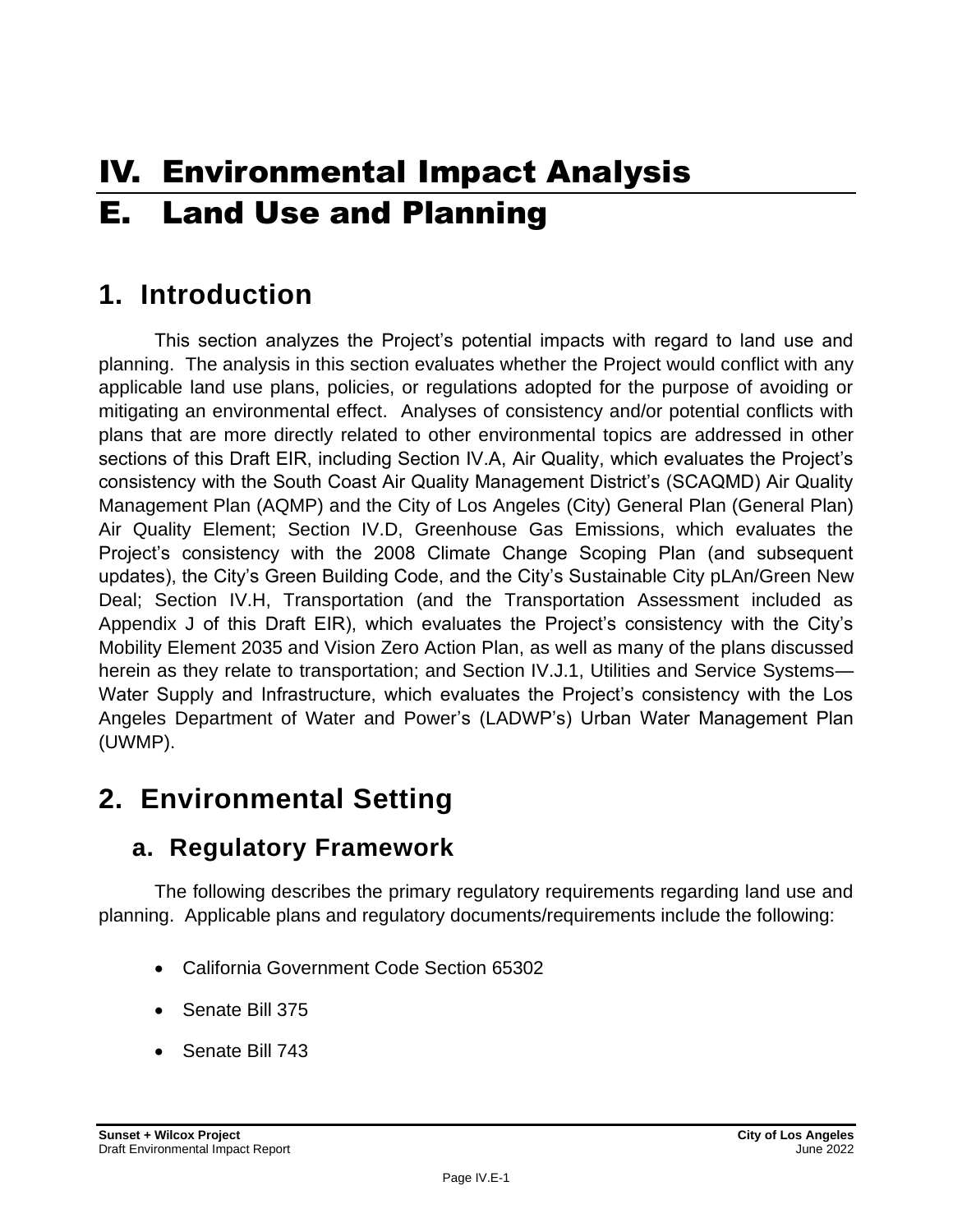- Southern California Association of Governments 2020–2045 Regional Transportation Plan/Sustainable Communities Strategy
- City of Los Angeles General Plan
- Hollywood Community Plan
- Los Angeles Municipal Code
- Hollywood Redevelopment Plan
- Citywide Design Guidelines

### (1) State

### *(a) California Government Code Section 65302*

California law requires that every city and county prepare and adopt a long-range comprehensive General Plan to guide future development and to identify the community's environmental, social, and economic goals. As stated in Section 65302 of the California Government Code, "The general plan shall consist of a statement of development policies and shall include a diagram or diagrams and text setting forth objectives, principle, standard, and plan proposals." While a general plan will contain the community vision for future growth, California law also requires each plan to address the mandated elements listed in Section 65302. The mandatory elements for all jurisdictions are land use, circulation, housing, conservation, open space, noise, and safety.

### *(b) Senate Bill 375*

On September 30, 2008, Senate Bill (SB) 375 was instituted to help achieve Assembly Bill (AB) 32's greenhouse gas (GHG) emission reduction goals through regulation of cars and light trucks. SB 375 aligns three policy areas of importance to local government: (1) regional long-range transportation plans and investments; (2) regional allocation of the obligation for cities and counties to zone for housing; and (3) achievement of GHG emission reduction targets for the transportation sector set forth in AB 32. It establishes a process for the California Air Resource Board (CARB) to develop GHG emission reduction targets for each region (as opposed to individual local governments or households). SB 375 also requires Metropolitan Planning Organizations (MPO) to prepare a Sustainable Communities Strategy (SCS) within the Regional Transportation Plan (RTP) that guides growth while taking into account the transportation, housing, environmental, and economic needs of the region. SB 375 uses California Environmental Quality Act (CEQA) streamlining as an incentive to encourage residential or mixed-use residential projects, which help achieve AB 32 goals to reduce GHG emissions.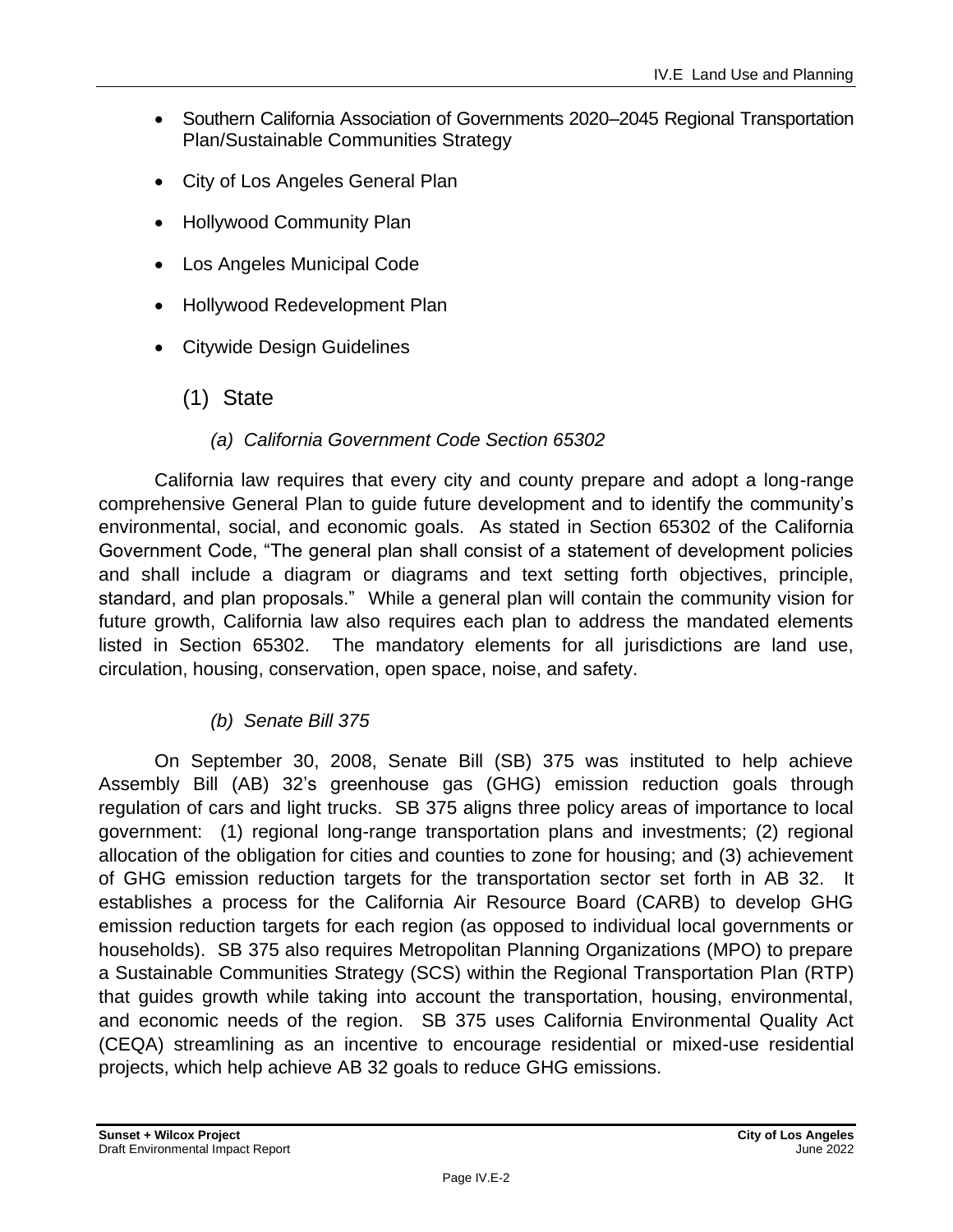### *(c) Senate Bill 743*

In September 2013, Governor Edmund G. "Jerry" Brown signed SB 743, which made several changes to CEQA for projects located in areas served by transit. Among other things, SB 743 added Public Resources Code (PRC) Section 21099, which provides that "aesthetic and parking impacts of a residential, mixed-use residential, or employment center project on an infill site within a transit priority area shall not be considered significant impacts on the environment." PRC Section 21099(a) defines the following:

- "Infill site" means a lot located within an urban area that has been previously developed, or on a vacant site where at least 75 percent of the perimeter of the site adjoins or is separated only by an improved public right-of-way from, parcels that are developed with qualified urban uses.
- "Transit priority area" means an area within 0.5 mile of a major transit stop that is existing or planned, if the planned stop is scheduled to be completed within the planning horizon included in a Transportation Improvement Program adopted pursuant to Section 450.216 or 450.322 of Title 23 of the Code of Federal Regulations.

PRC Section 21064.3 defines "major transit stop" as "a site containing an existing rail transit station, a ferry terminal served by either a bus or rail transit service, or the intersection of two or more major bus routes with a frequency of service interval of 15 minutes or less during the morning and afternoon peak commute periods."

Although the Project Site is designated as a transit priority area (TPA) in ZIMAS, based on the identification of a major transit stop on Santa Monica Boulevard on City maps, and although the Project qualifies as an employment center project under PRC Section 21099, a review of bus headways at nearby bus stops indicates they are not frequent enough for the Project Site to be designated as a TPA.

### (2) Regional

### *(a) Southern California Association of Governments Regional Transportation Plan/Sustainable Communities Strategy*

On September 3, 2020, the Southern California Association of Governments (SCAG) Regional Council adopted the 2020–2045 Regional Transportation Plan/ Sustainable Communities Strategy (RTP/SCS), also known as Connect SoCal. The 2020– 2045 RTP/SCS presents a long-term transportation vision through the year 2045 for the six-county region of Imperial, Los Angeles, Orange, Riverside, San Bernardino, and Ventura counties. The 2020–2045 RTP/SCS contains baseline socioeconomic projections that are used as the basis for SCAG's transportation planning, and the provision of services by other regional agencies. SCAG's overarching strategy for achieving its goals is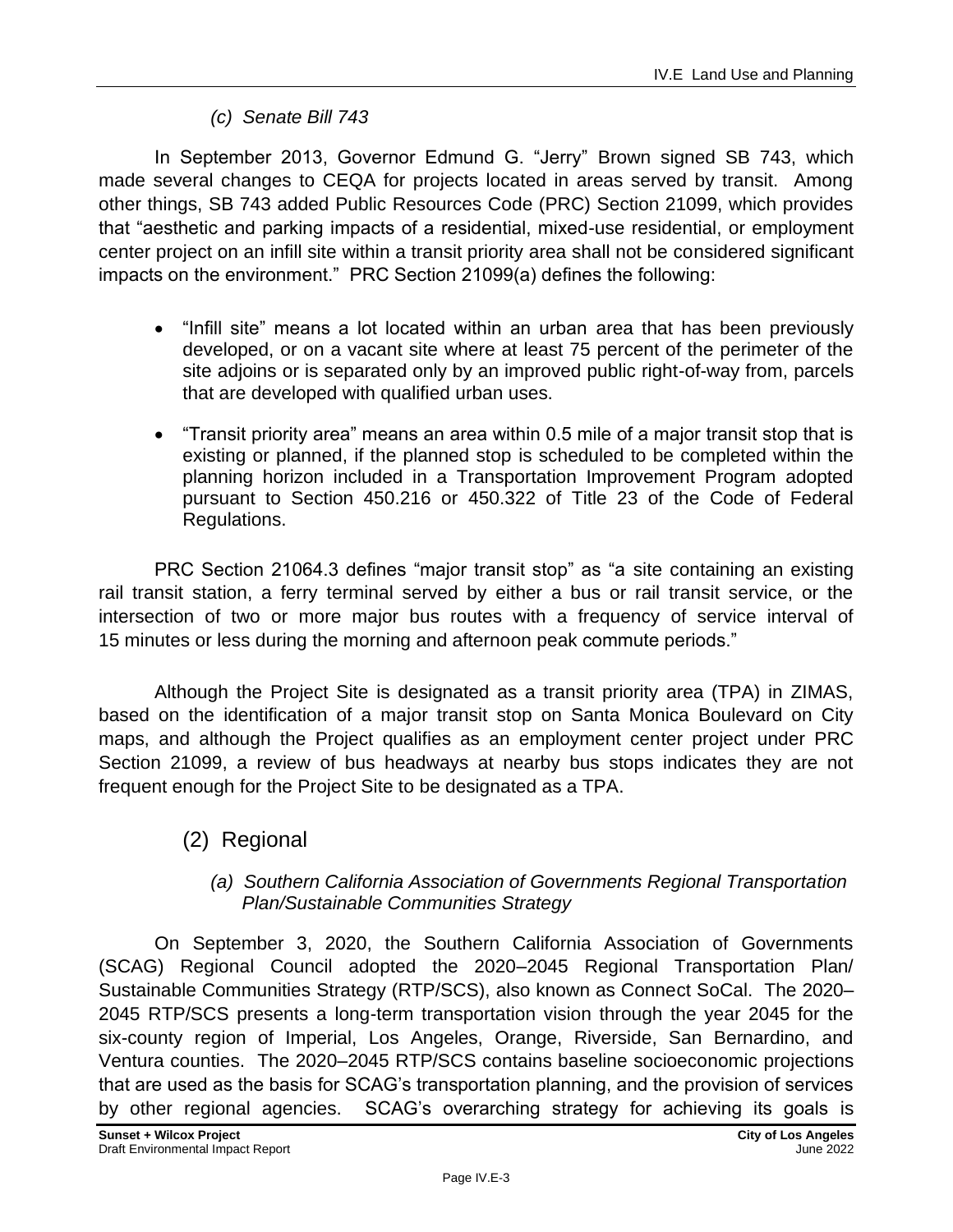integrating land use and transportation. SCAG policies are directed towards the development of regional land use patterns that contribute to reductions in vehicle miles and improvements to the transportation system. Rooted in past RTP/SCS plans, the 2020-2045 RTP/SCS' "Core Vision" centers on maintaining and better managing the region's transportation network, expanding mobility choices by co-locating housing, jobs, and transit, and increasing investment in transit and complete streets. The plans "Key Connections" augment the "Core Vision" to address challenges related to the intensification of core planning strategies and increasingly aggressive GHG reduction goals and include, but are not limited to, Housing Supportive Infrastructure, Go Zones, and Shared Mobility. The 2020-2045 RTP/SCS intends to create benefits for the SCAG region by achieving regional goals for sustainability, transportation equity, improved public health and safety, and enhancement of the regions' overall quality of life. These benefits include, but are not limited to, a 5-percent reduction in vehicle miles traveled (VMT) per capita and vehicle hours traveled by 9 percent, increase in work-related transit trips by 2 percent, create more than 264,500 new jobs, reduce greenfield development by 29 percent, and, building off of the 2016–2040 RTP/SCS, increase the share of new regional household growth occurring in High Quality Transit Areas  $(HQTAs)^1$  by 6 percent and the share of new job growth in HQTAs by 15 percent.

(3) Local

### *(a) City of Los Angeles General Plan*

The City's General Plan (General Plan),<sup>2</sup> originally adopted in 1974, sets forth goals, objectives, policies, and programs to provide an official guide to the future development of the City, while integrating a range of state-mandated elements, $3$  including Land Use, Circulation (Mobility Plan 2035), Housing, Conservation, Open Space, Safety, Noise, and Air Quality. The General Plan also includes the Framework Element, the Health and Wellness Element (Plan for a Healthy Los Angeles), the Infrastructure Systems Element, and the Public Facilities & Services Element. Both the General Plan's land use controls and the goals, objectives, and policies within individual elements of the General Plan include numerous provisions that are intended to avoid or reduce potential adverse effects

*<sup>1</sup> HQTAs are corridor-focused areas within 0.5 mile of an existing or planned transit stop or a bus transit corridor with a 15-minute or less service frequency during peak commuting hours.*

*<sup>2</sup> City of Los Angeles, Department of City Planning, City of Los Angeles General Plan, https://planning. lacity.org/plans-policies/general-plan-overview, accessed December 20, 2021.*

*<sup>3</sup> The term "element" refers to the topics that California law requires to be covered in a general plan (Government Code Section 65302). In addition, State law permits the inclusion of optional elements which address needs, objectives, or requirements particular to that city or county (Government Code Section 65303).*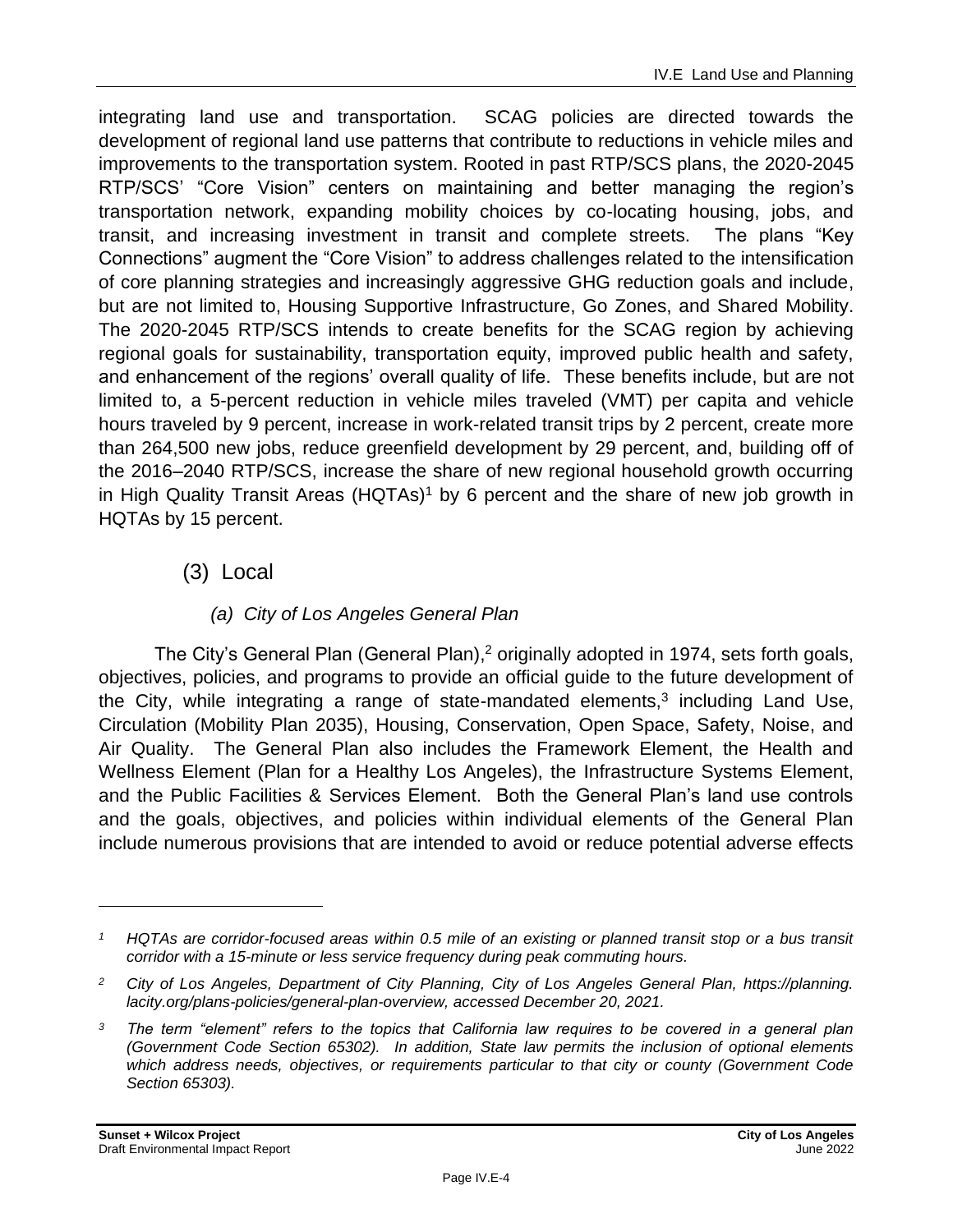on the environment. The elements that make up the General Plan are described in more detail below.

### *(i) Framework Element*

The City of Los Angeles General Plan Framework Element (Framework Element) establishes the conceptual basis for the General Plan. The Framework Element sets forth a Citywide comprehensive long-range growth strategy and establishes Citywide policies regarding land use, housing, urban form, neighborhood design, open space and conservation, economic development, transportation, infrastructure, and public services. The Framework Element provides guidelines for future updates of the City's community plans and does not supersede the more detailed community and specific plans.

#### (1) Land Use Chapter

The Framework Element Land Use Chapter designates Districts (i.e., Neighborhood Districts, Community Centers, Regional Centers, Downtown Center, and Mixed-Use Boulevards) that include standards and policies that shape the scale and intensity of proposed uses with the purpose of supporting the vitality of the City's residential neighborhoods and commercial districts. The establishment of the designated arrangement of land uses and development densities addresses an array of environmental issues, including, but not limited to, reductions in VMT, reductions in noise impacts, improved efficiency in the use of energy, improved efficiency, and, thus greater service levels within the infrastructure systems, availability of open space, compatibility of land uses, support for alternative modes of transportation, and provision of an attractive pedestrian environment.

#### (2) Housing Chapter

The overarching goal of the Framework Element's Housing Chapter is to define the distribution of housing opportunities by type and cost for all residents of the City. The Housing Chapter recognizes that the distribution of housing in proximity to transit can reduce vehicle trips and provide residents with the opportunity to walk between their home, job, and/or neighborhood services. The Housing Chapter provides the following policies to achieve this goal through a number of measures:

- Concentrating opportunities for new development in the City's Neighborhood Districts and in Community Centers, Regional Centers, and the Downtown Center, as well as along primary transit corridors/boulevards;
- Providing development opportunities along boulevards located near existing or planned major transit facilities and areas characterized by low-intensity or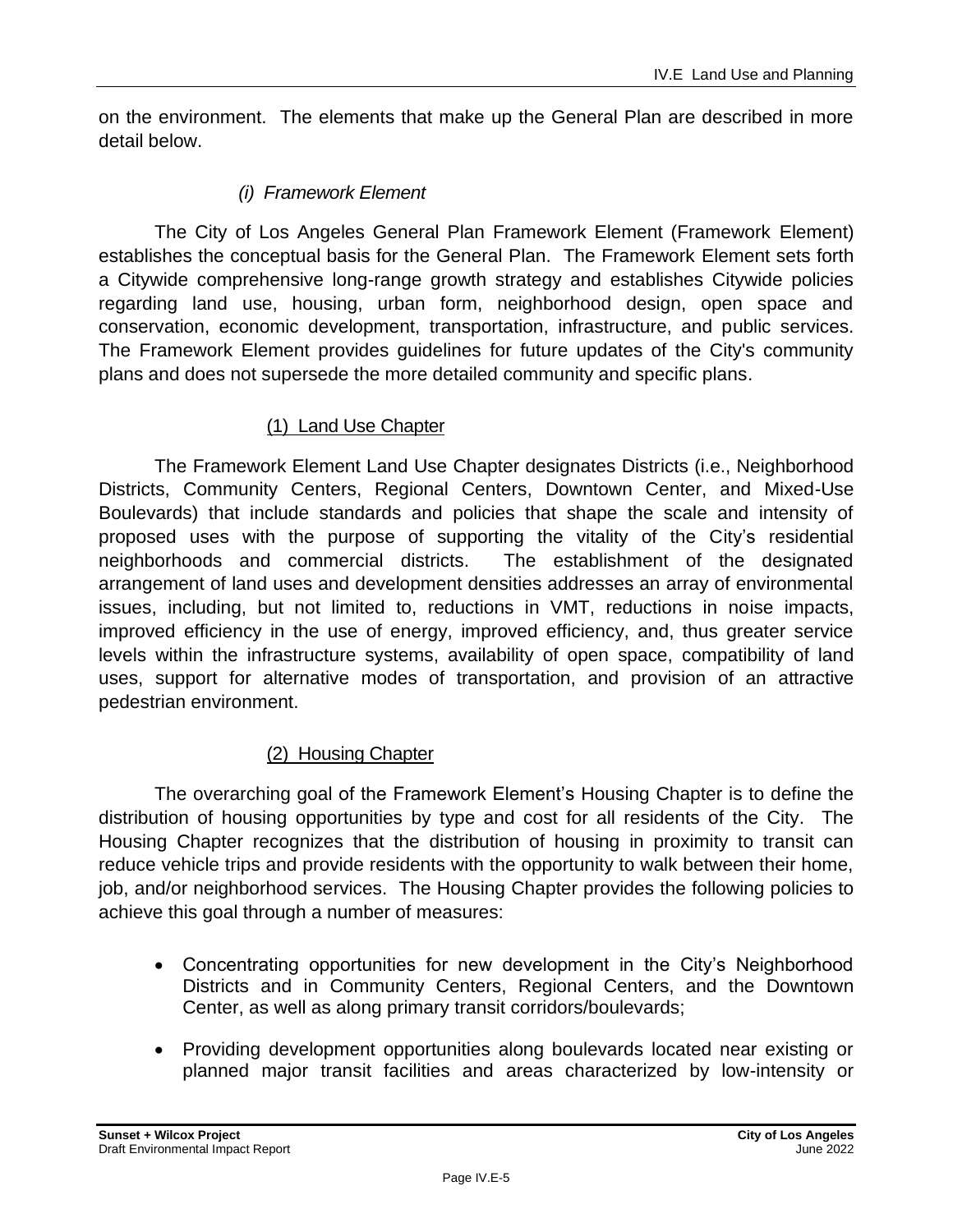marginally viable commercial uses with structures that integrate commercial, housing, and/or public service uses; and

• Focusing mixed uses around urban transit stations, while protecting and preserving surrounding low-density neighborhoods from the encroachment of incompatible land uses.

### (3) Urban Form and Neighborhood Design Chapter

The Framework Element's Urban Form and Neighborhood Design Chapter establishes the goal of creating a city that is attractive to future investment and a city of interconnected, diverse neighborhoods that builds on the strength of those neighborhoods and functions at both the neighborhood and Citywide scales. The purpose of the Urban Form and Neighborhood Design Chapter is two-fold: first, to support the population distribution principles of the Framework Element through proper massing and design of buildings and, second, to enhance the physical character of neighborhoods and communities within the City.<sup>4</sup> The Framework Element does not directly address the design of individual neighborhoods or communities but embodies general neighborhood design and implementation programs that guide local planning efforts and lay a foundation for community plan updates. The Urban Form and Neighborhood Design Chapter encourages growth in areas that have a sufficient base of both commercial and residential development to support transit service. The existing and planned transit system provides the opportunity to concentrate development and conserve the existing character of stable neighborhoods.

### (4) Open Space and Conservation Chapter

The Framework Element's Open Space and Conservation Chapter provides guidance for overall City provision of open space and sets forth policies for the protection of the City's natural environment resources. The Open Space and Conservation Chapter's objectives are oriented around the conservation of natural resources, provision of outdoor recreational opportunities, minimization of public risks from environmental hazards, and use of open space to enhance community and neighborhood character. Economic, social, and ecological imperatives require the City to take full advantage of all existing open space elements. The ecological dimension is based on the improvement of water quality and supply, the reduction of flood hazards, improved air quality, and the provision of ecological corridors for birds and wildlife.

*<sup>4</sup> City of Los Angeles General Plan Framework, p. 5-1, et. seq.*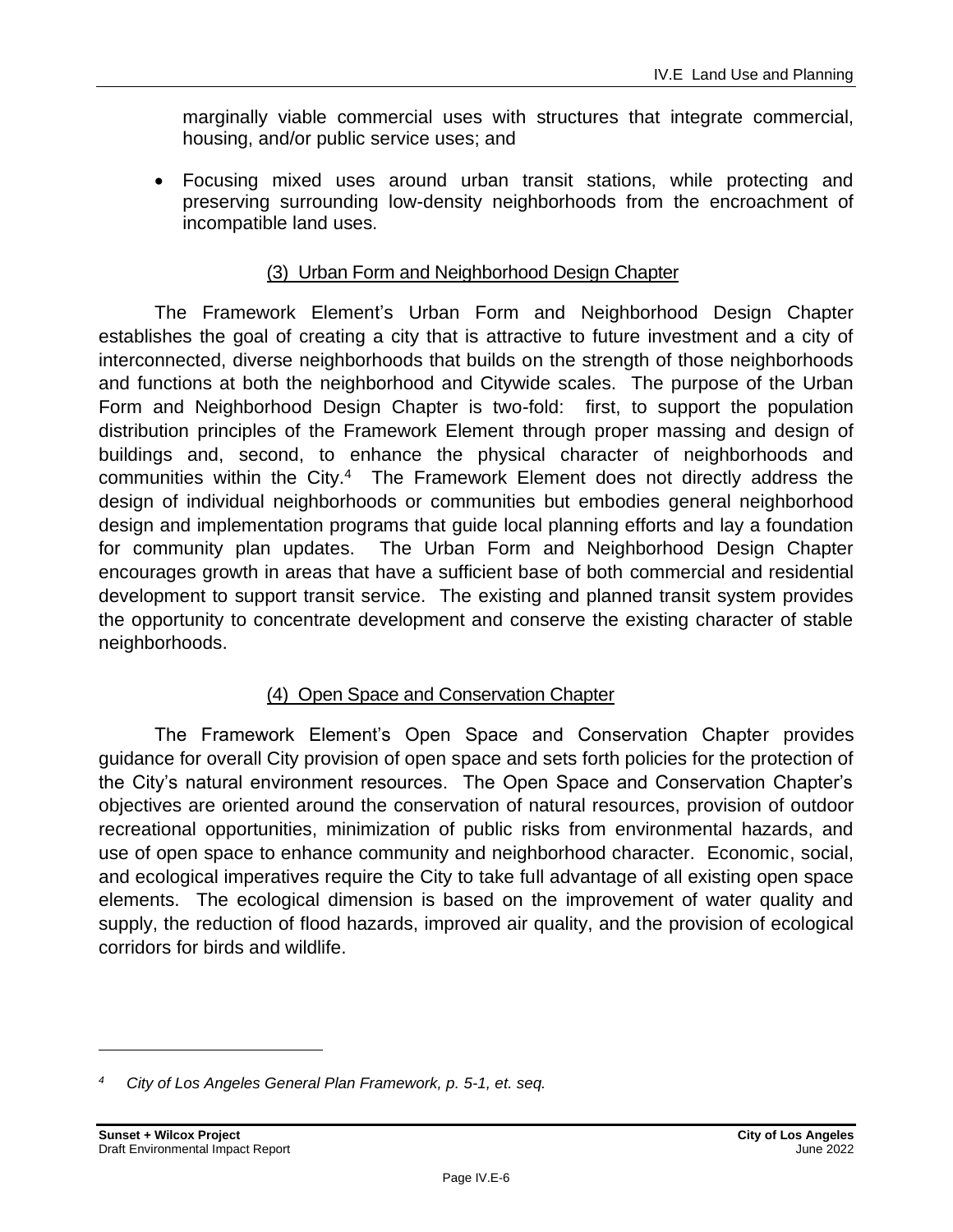### (5) Economic Development Chapter

The Framework Element's Economic Development Chapter includes goals, policies, and objectives that address the appropriate land use locations for development. The Economic Development Chapter also establishes mutual development objectives for land use and economic development. The Economic Development Chapter set forth policies for the development of an infrastructure investment strategy to support population and employment growth areas. The Economic Development Chapter also includes goals, objectives, and policies focused on preserving commercial uses within walking distance to residential areas, and promoting opportunities in areas where growth can be accommodated without encroaching on residential neighborhoods. It also focuses on establishing a balance of land uses that provide for commercial and industrial development, which meet the needs of local residents, sustaining economic growth, and assuring maximum feasible environmental quality.

### (6) Transportation Chapter

The Framework Element's Transportation Chapter includes proposals for major improvements to enhance the movement of goods and to provide greater access to major intermodal facilities. While the focus of the Transportation Chapter is on guidance for transportation investments, the Transportation Chapter also includes goals, policies, and objectives that overlap with policies included in other chapters of the Framework Element regarding land use patterns and the relationship of the pedestrian system to arrangement of land uses. The Transportation Chapter is implemented through the General Plan's Mobility Plan 2035 (Mobility Plan), which is a comprehensive update of the General Plan Transportation Element.

### (7) Infrastructure and Public Services Chapter

The Framework Element's Infrastructure and Public Services Chapter addresses infrastructure and public service systems, including wastewater, stormwater, water supply, solid waste, police, fire, libraries, parks, power, schools, telecommunications, street lighting, and urban forests. For each of the public services and infrastructure systems, basic policies call for monitoring service demands and forecasting the future need for improvements, maintaining an adequate system/service to support the needs of population and employment growth, and implementing techniques that reduce demands on utility infrastructure or services. Generally, these techniques encompass a variety of conservation programs (e.g., reduced use of natural resources, increased site permeability, watershed management, and others). Strategic public investment is advocated in the Infrastructure and Public Services Chapter as a method to stimulate economic development, as well as maintain environmental quality. Attention is also placed on the establishment of procedures for the maintenance and/or restoration of service after emergencies, including earthquakes.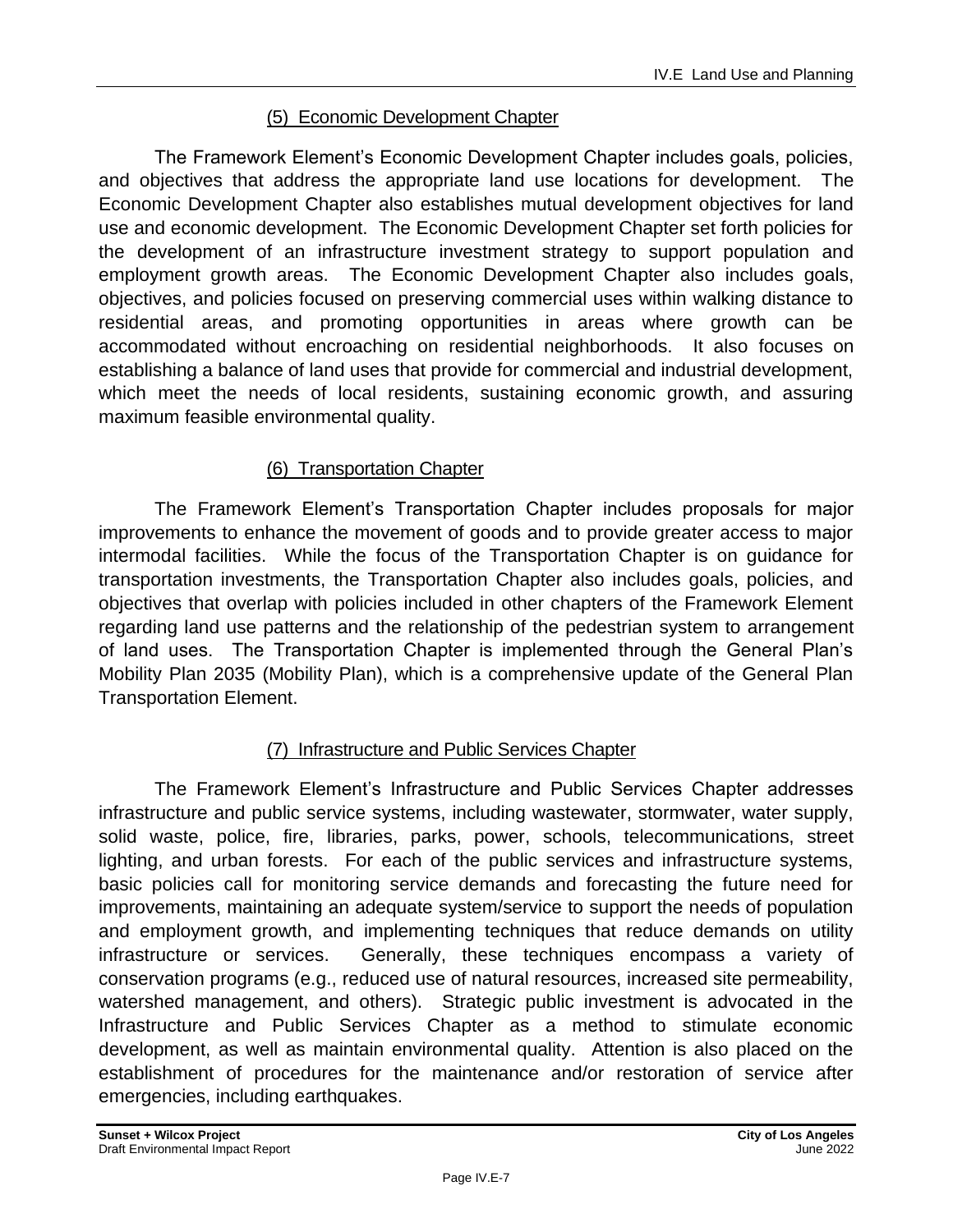### *(ii) Mobility Plan 2035*

Mobility Plan 2035, adopted on January 20, 2016, and readopted September 7, 2016, is a comprehensive update of the General Plan Transportation Element. The Mobility Plan provides the policy foundation for achieving a transportation system that balances the needs of all road users, incorporates "complete streets" principles, and lays the policy foundation for how future generations of Angelenos interact with their streets, in compliance with the Complete Streets Act (AB 1358).

The purpose of the Mobility Plan is to present a guide to the future development of a Citywide transportation system for the efficient movement of people and goods. While the Mobility Plan focuses on the City's transportation network, it complements other components of the General Plan that pertain to the arrangement of land uses to reduce VMT and policies to support the provision and use of alternative transportation modalities. The Mobility Plan includes the following five main goals that define the City's high-level mobility priorities:

- Safety First;
- World Class Infrastructure;
- Access for All Angelenos;
- Collaboration, Communication, and Informed Choices; and
- Clean Environments and Healthy Communities.

### *(iii) Conservation Element*

The General Plan includes a Conservation Element, which addresses the preservation, conservation, protection, and enhancement of the City's natural resources. Section 5 of the Conservation Element recognizes the City's responsibility for identifying and protecting its cultural and historical heritage. The Conservation Element establishes an objective to protect important cultural and historical sites and resources for historical, cultural, research, and community educational purposes and a corresponding policy to continue protecting historic and cultural sites and/or resources potentially affected by proposed land development, demolition, or property modification activities. The Conservation Element refers to the Open Space Element for a discussion of open space aspects of the City, including park sites.

### *(iv) Housing Element*

The Housing Element of the General Plan is prepared pursuant to State law and provides planning guidance in meeting housing needs identified in the SCAG Regional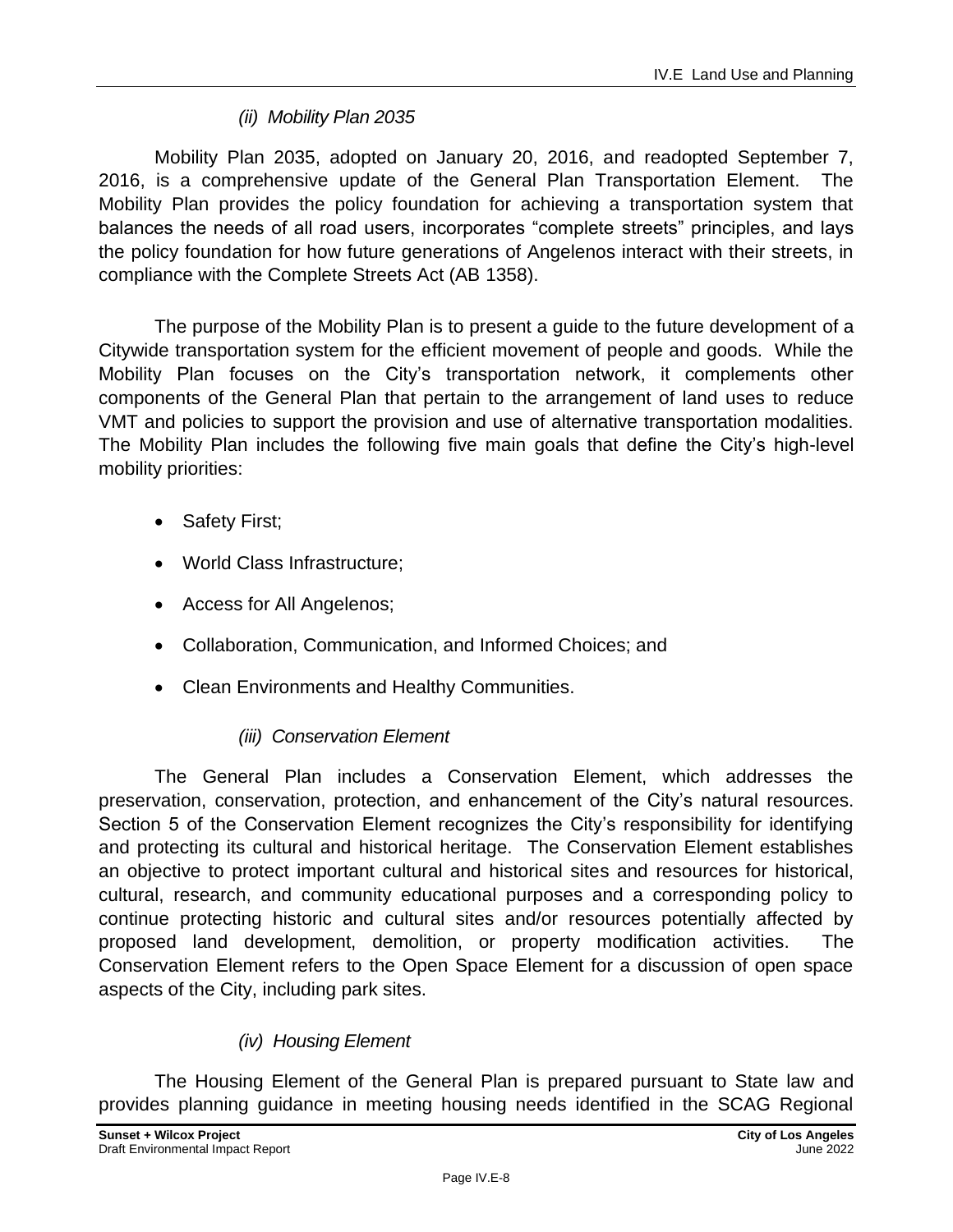Housing Needs Assessment (RHNA). The 2021-2029 Housing Element, which was adopted on November 24, 2021, identifies the City's housing conditions and needs; establishes the goals, objectives, and policies that are the foundation of the City's housing and growth strategy; and provides the array of programs the City intends to implement to create sustainable, mixed-income neighborhoods across the City. The goals of the Housing Element are as follows:

- Goal 1: A City where housing production results in an ample supply of housing to create more equitable and affordable options that meet existing and projected needs;
- Goal 2: A City that preserves and enhances the quality of housing and provides greater housing stability for households of all income levels;
- Goal 3: A City in which housing creates healthy, livable, sustainable, and resilient communities that improve the lives of all Angelenos;
- Goal 4: A City that fosters racially and socially inclusive neighborhoods and corrects the harms of historic racial, ethnic, and social discrimination of the past and present; and
- Goal 5: A City that is committed to preventing and ending homelessness.
	- *(v) Health and Wellness Element (Plan for a Healthy Los Angeles)*

The Plan for a Healthy Los Angeles, the Health and Wellness Element of the General Plan, provides high-level policy vision, along with measurable objectives and implementation programs to elevate health as a priority for the City's future growth and development.<sup>5</sup> Through a new focus on public health from the perspective of the built environment and City services, the City seeks to achieve better health and social equity through its programs, policies, plans, budgeting, and community engagement. The plan acknowledges the relationship between public health and issues, such as transportation, housing, environmental justice, and open space, among others. The plan includes Chapter 5, An Environment Where Life Thrives, which identifies the following environmental policies:

• Reduce air pollution from stationary and mobile sources; protect human health and welfare and promote improved respiratory health.

*<sup>5</sup> City of Los Angeles, Plan for a Healthy Los Angeles, A Health and Wellness Element of the General Plan, March 2015.*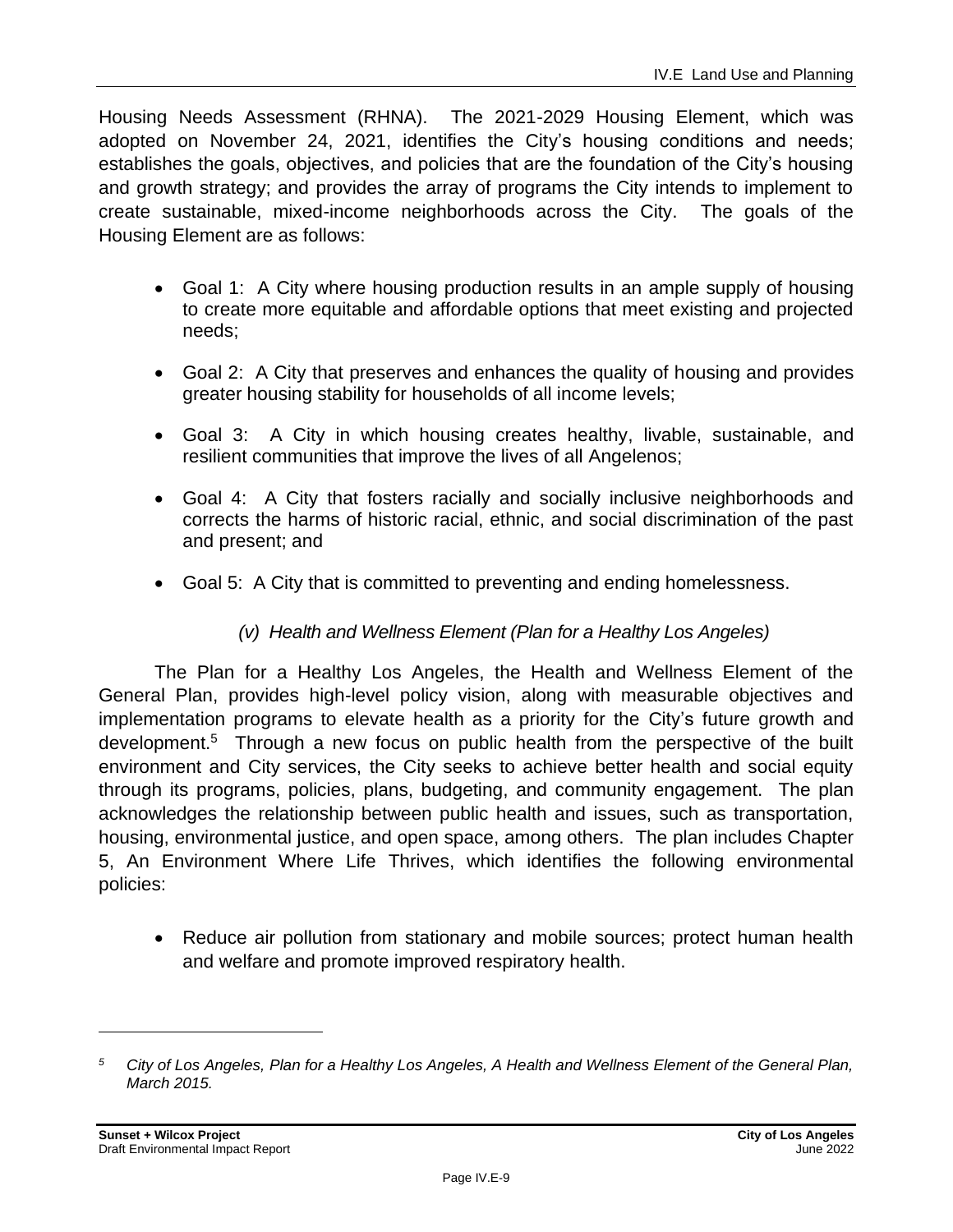- Reduce negative health impacts for people who live and work in close proximity to industrial uses and freeways through health promoting land uses and design solutions.
- Protect communities' health and well-being from exposure to noxious activities (for example, oil and gas extraction) that emit odors, noise, toxic, hazardous, or contaminant substances, materials, vapors, and others.
- Explore opportunities to continue to remediate and redevelop brownfield sites.
- Increase the city's resilience to risks (increasing temperatures and heat related effects, wildfires, reduced water supply, poor air quality, and sea level rise) resulting from climate change.
- Promote land use policies that reduce per capita greenhouse gas emissions, result in improved air quality and decreased air pollution.

Included in this General Plan Element are policies pertaining to the arrangement of land uses within the City related to public health hazards, and which reinforce other State, regional, and local policies that call for improvements to air quality, reducing GHGs, protection from hazards and hazardous materials, and reductions in vehicle trips.

### *(vi) Hollywood Community Plan*

The City's 1998 Hollywood Community Plan (Community Plan), which generally covers the neighborhoods of Hollywood, various Hollywood Hills communities, Los Feliz, East Hollywood, and Griffith Park, among others, is the land use element of the General Plan applicable to the Community Plan Area. The Community Plan implements the General Plan Framework Element and includes land use designations, density limits, building heights and other provisions to implement the development that supports the City's policies and development vision for the future. The specific purpose of the Community Plan is to promote an arrangement of land use, circulation, and services that encourages and contributes to the economic, social and physical health, safety, welfare, and convenience of the Hollywood community within the framework of the City. In addition, the Community Plan serves to guide the development, betterment, and change of the community to meet existing and anticipated needs and conditions, as well as to balance growth and stability, reflect economic potentials and limits, land development and other trends, and to protect investment to the extent reasonable and feasible.

### *(b) Los Angeles Municipal Code*

All development activity on the Project Site is subject to the City's Municipal Code (LAMC), particularly Chapter 1, General Provisions and Zoning, also known as the City's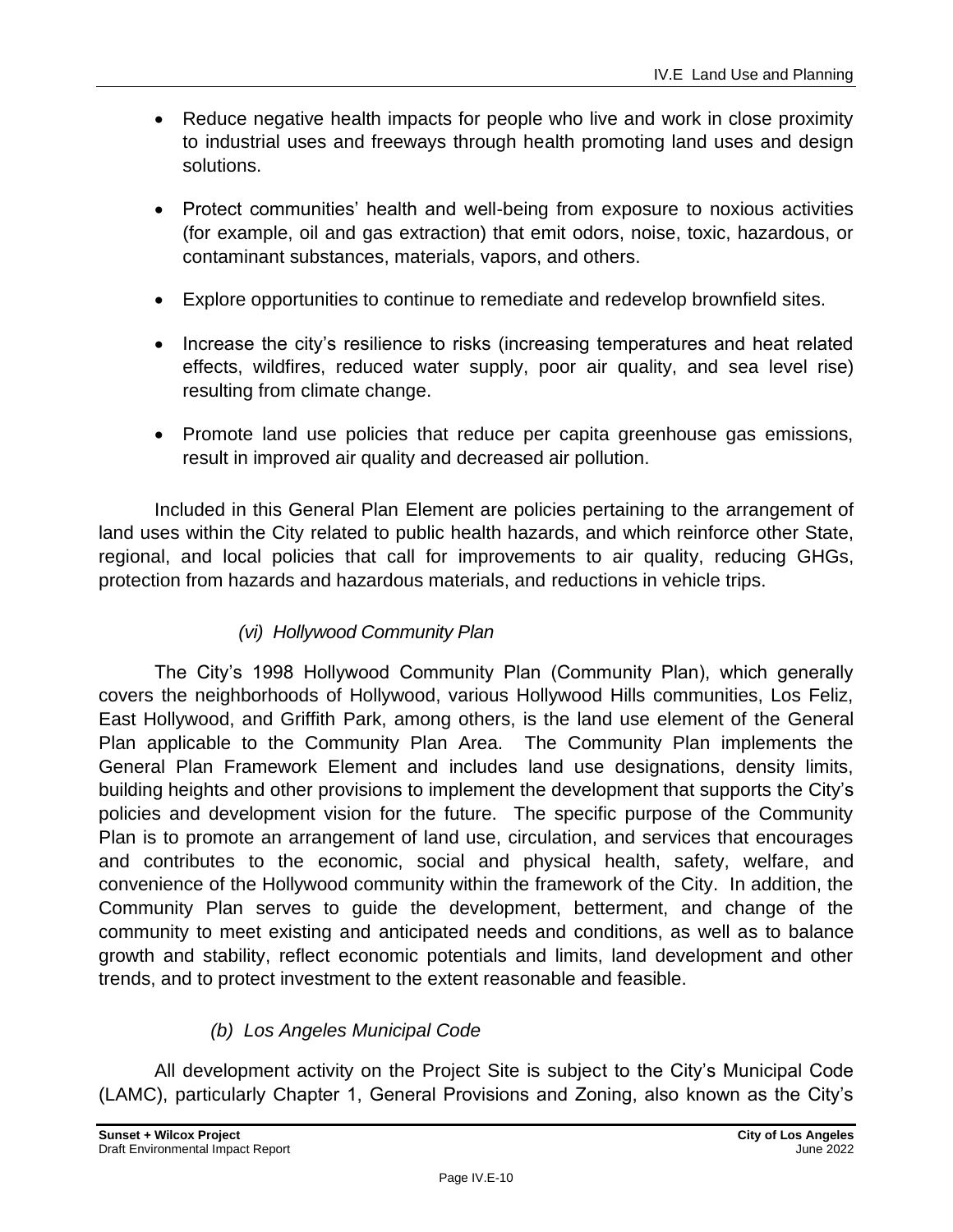Planning and Zoning Code. The LAMC defines the range of zoning classifications throughout the City, provides the specific permitted uses applicable to each zoning designation, and applies development regulations to each zoning designation.

### *(c) Hollywood Redevelopment Plan*

Redevelopment Plans outline a community vision and revitalization opportunities within specific neighborhoods across the City. Each Redevelopment Project Area has a unique set of land use restrictions designed specifically to enhance the quality of life for the community. The Hollywood Redevelopment Plan (Redevelopment Plan) was adopted by the City Council on May 7, 1986, and amended on October 31, 2003. The Redevelopment Plan was adopted to support the California Community Redevelopment Law and, as such, was designed to improve economically and socially disadvantaged areas, redevelop or rehabilitate under- or improperly utilized properties, eliminate "blight," and improve the public welfare.<sup>6</sup>

On December 29, 2011, the California Supreme Court issued its decision in the *California Redevelopment Association v. Matosantos* case, which involved challenging the constitutionality of ABX1 26, the bill that dissolved all redevelopment agencies in California. The decision upheld ABX1 26, which, therefore, led to the dissolution of the Community Redevelopment Agency of the City of Los Angeles (CRA/LA). The dissolution of the agencies became effective in February 2012. ABX1 26, however, did not dissolve adopted redevelopment plans. Therefore, the Hollywood Redevelopment Plan and its requirements for development within the Hollywood Redevelopment Project Area (Redevelopment Area) are still in effect.

As the City initially elected not to become the successor agency to the CRA/LA, a Designated Local Authority (DLA) was formed and the Governor of California appointed its three-member board to wind down the operations of the former CRA/LA. From 2012 to 2019, the DLA implemented and enforced the requirements of the Redevelopment Plan. On November 11, 2019, Ordinance No. 186,325 became effective, which transferred the DLA's land use authority under the redevelopment plans to the City's Department of City Planning and established a process by which the Department of City Planning would review projects for consistency with applicable redevelopment plan regulations.

According to the Redevelopment Plan, Regional Center Commercial uses shall generally provide goods and services, which are designed in a manner that appeals to a regional market, as well as to local markets, and includes uses, such as theaters,

*<sup>6</sup> Community Redevelopment Agency of the City of Los Angeles, Redevelopment Plan for the Hollywood Redevelopment Project, as first amended on May 20, 2003 (Ordinance No. 175,236).*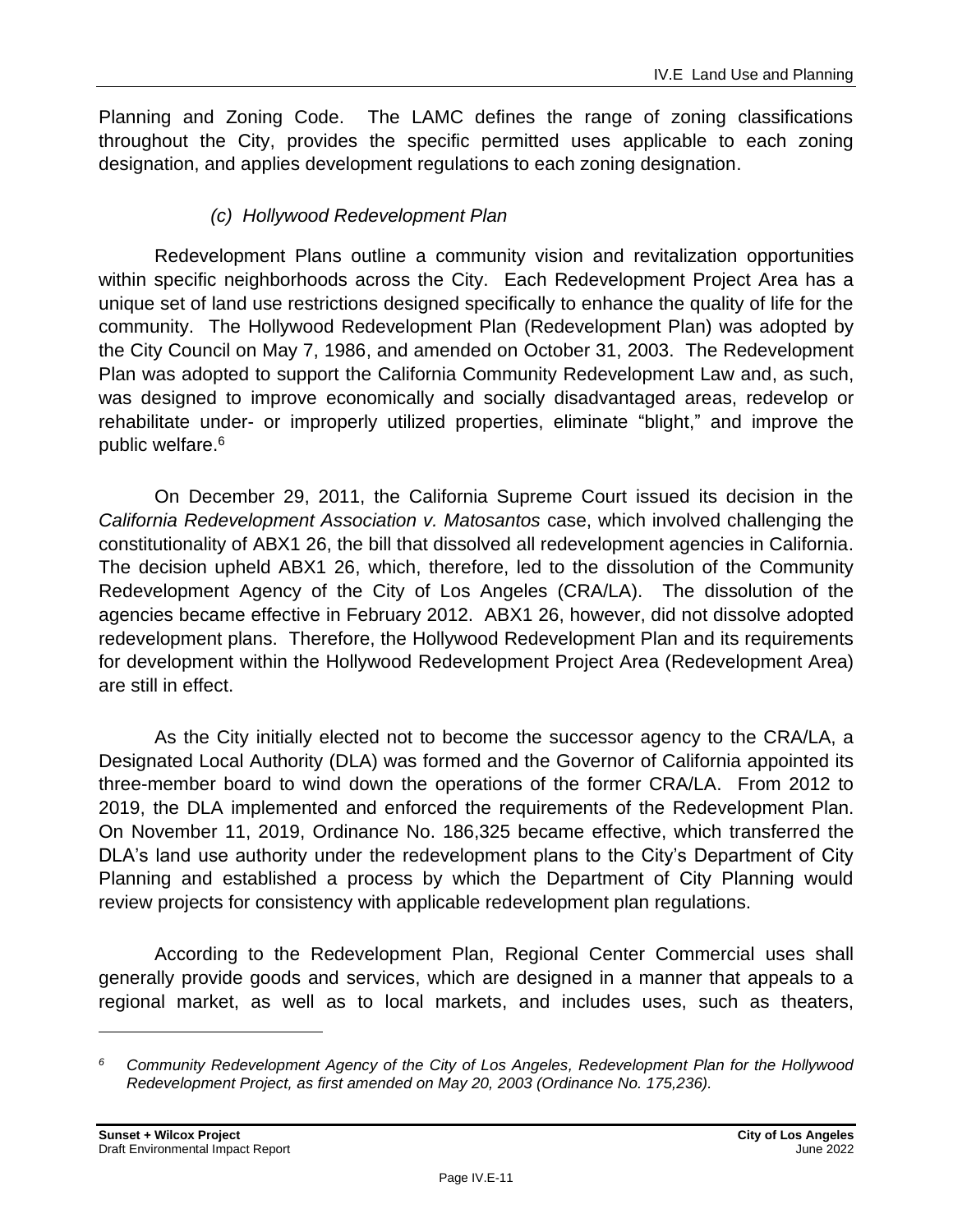restaurants, hotels, offices, and retail or service businesses.<sup>7</sup> Section 506.3 of the Redevelopment Plan also encourages the development of new and rehabilitated residential uses in the Regional Center Commercial Land Use designation. Development in the Regional Center Commercial designation is limited to a FAR of 4.5:1. As provided in Section 506.2.3 of the Redevelopment Plan, proposed development in excess of 4.5:1 FAR up to, but not to exceed, 6:1 FAR or such other density may be permitted if a specific development furthers the goals and intent of the Redevelopment Plan and Community Plan and meets certain objectives identified therein.

### *(d) Citywide Design Guidelines*

The Citywide Design Guidelines serve to implement the General Plan Framework Element's urban design principles and are intended to be used by Department of City Planning staff, developers, architects, engineers, and community members in evaluating project applications, along with relevant policies from the Framework Element and Community Plans. By offering more direction for proceeding with the design of a project, the Citywide Design Guidelines illustrate options, solutions, and techniques to achieve the goal of excellence in new design. The Citywide Design Guidelines, which were initially adopted by the City Planning Commission in July 2013 and updated in October 2019, are intended as performance goals and not zoning regulations or development standards and, therefore, do not supersede regulations in the LAMC. The guidelines "carry out the common design objectives that maintain neighborhood form and character while promoting quality design and creative infill development solutions" and are organized in relation to Pedestrian-First Design, 360 Degree Design, and Climate-Adapted Design. The Citywide Design Guidelines incorporate the goals of the previous Walkability Checklist and interact with other guidelines, such as those found in Community Design Overlays.

## **b. Existing Conditions**

### (1) Project Site

As discussed in Section II, Project Description, of this Draft EIR, the Project Site is currently developed with three buildings and surface parking. The existing buildings on the Project Site comprise approximately 26,261 square feet of floor area consisting of a onestory, 16,932-square-foot commercial building along Sunset Boulevard and Wilcox Street/Cole Place, a one-story, 4,446-square-foot commercial office building along Wilcox Street, and a two-story, 4,883-square-foot commercial office building along Cole Place and De Longpre Avenue. Vehicular access to the parking areas of the Project Site is provided via curb cuts and driveways located on Wilcox Avenue and Cole Place. Pedestrian access

*<sup>7</sup> Hollywood Redevelopment Plan, May 20, 2003.*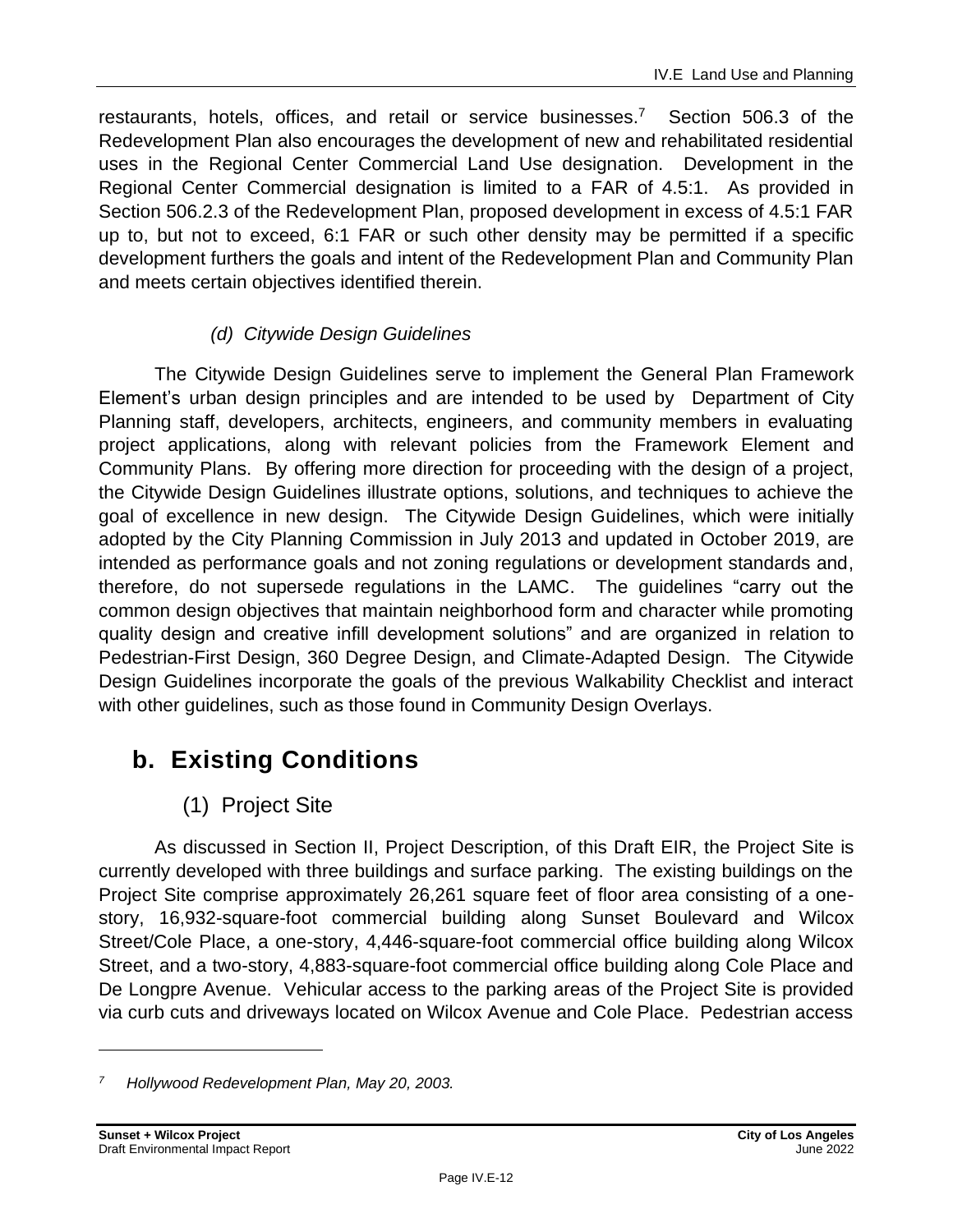to the Project Site is provided via sidewalks located along the perimeter of the Project Site. The Project Site is relatively flat with limited ornamental landscaping.

As shown in Figure IV.E-1 on page IV.E-14, the Project Site is currently designated as Regional Center Commercial. Figure IV.E-2 on page IV.E-15 shows that the Project Site is zoned by the LAMC as C4-2D-SN (Commercial Zone, Height District 2 with Development Limitation, Hollywood Signage Supplemental Use District), C4-2D (Commercial Zone, Height District 2 with Development Limitation), and C2-1XL (Commercial Zone, Height District 1XL). The C2 and C4 zones allow for a wide variety of land uses, including retail stores, offices, restaurants, theaters, hotels, broadcasting studios, parking buildings, parks, and playgrounds. Height District 2 allows a 6:1 FAR in the Project Site's C4-zoned portions with no height or story limit. However, the Project Site is subject to a D Limitation, which limits the Project Site to a 2:1 FAR. The D Limitation does not impose any height limits on the Project Site. Height District 1XL allows a 1.5:1 FAR in the Project Site's C2-zoned portions with a 30-foot and two-story height limit. The Project Site is also located within a SCAG-designated HQTA and TPA pursuant to PRC Section 21099 and as set forth in the City's Zoning Information (ZI) File No. 2452.<sup>8</sup>

In addition, the Project Site is located within the boundaries of the Redevelopment Area. The Redevelopment Area encompasses approximately 1,107 acres and is bounded approximately by Franklin Avenue on the north, Serrano Avenue on the east, Santa Monica Boulevard and Fountain Avenue on the south, and La Brea Avenue on the west. The Redevelopment Plan Map, included as Exhibit A.1 to the Redevelopment Plan, designates the Project Site for Regional Center Commercial land uses. This designation is consistent with the Community Plan's designation of Regional Center Commercial for the Project Site.

### (2) Surrounding Uses

As shown in the aerial photograph in Figure II-2 in Section II, Project Description, of this Draft EIR, the Project Site is located within a commercial area in the Hollywood Community Plan Area. The area surrounding the Project Site is developed primarily with a mix of low- to high-intensity residential, commercial, and mid-rise office buildings, which vary widely in building style and period of construction. Land uses adjacent to the Project Site include the Rise Hollywood mixed-use development southeast of the Project Site, the Los Angeles Police Department (LAPD) Hollywood Station south of the Project Site, Los Angeles Fire Department (LAFD) Station 27 south of the Project Site, the 14-story CNN building east of the Project Site, and an 11-story office building west of the Project Site.

*<sup>8</sup> The City's Zone Information and Map Access System (ZIMAS) confirms the Project Site's location within a Transit Priority Area, as defined in the City's Zoning Information File No. 2452.*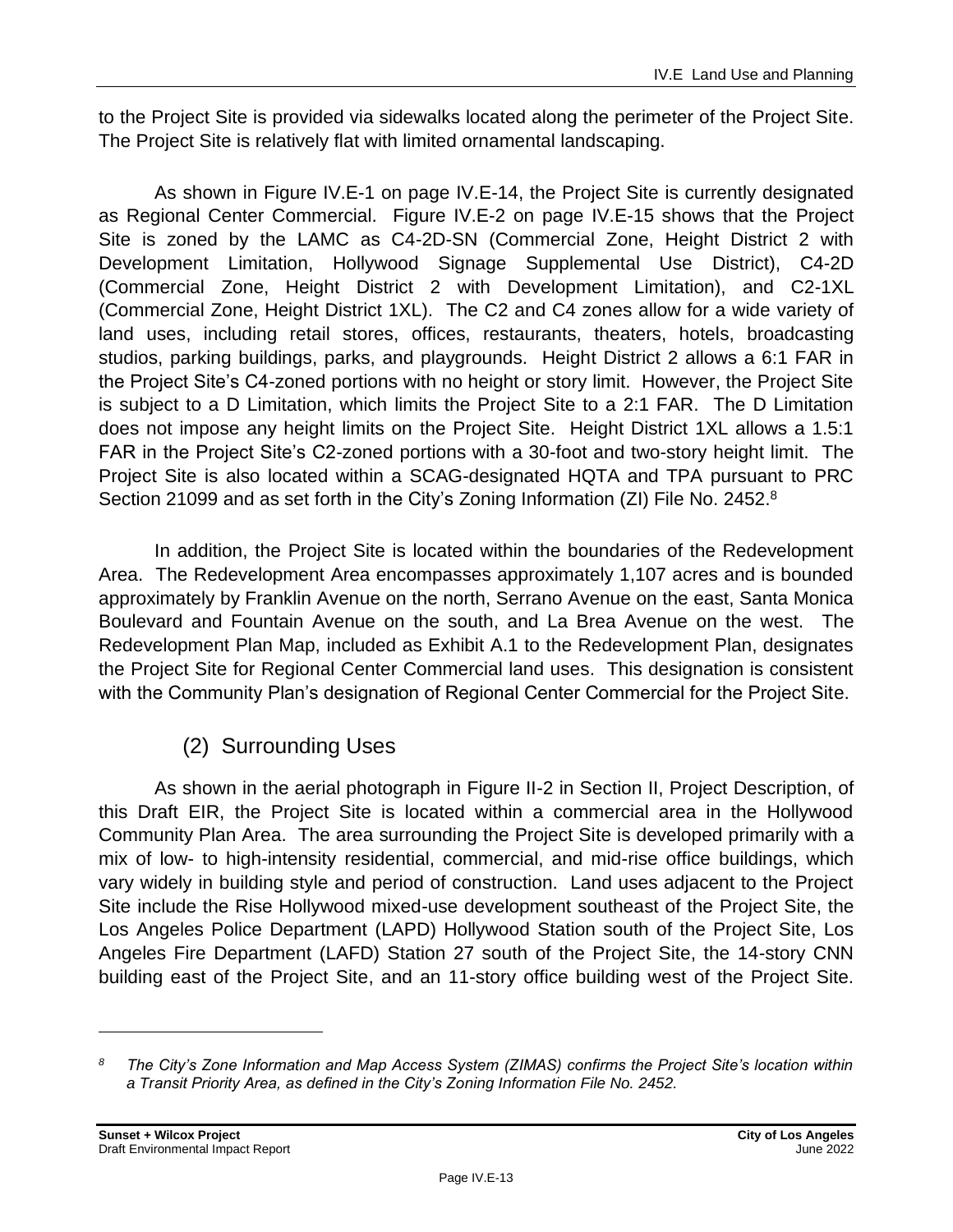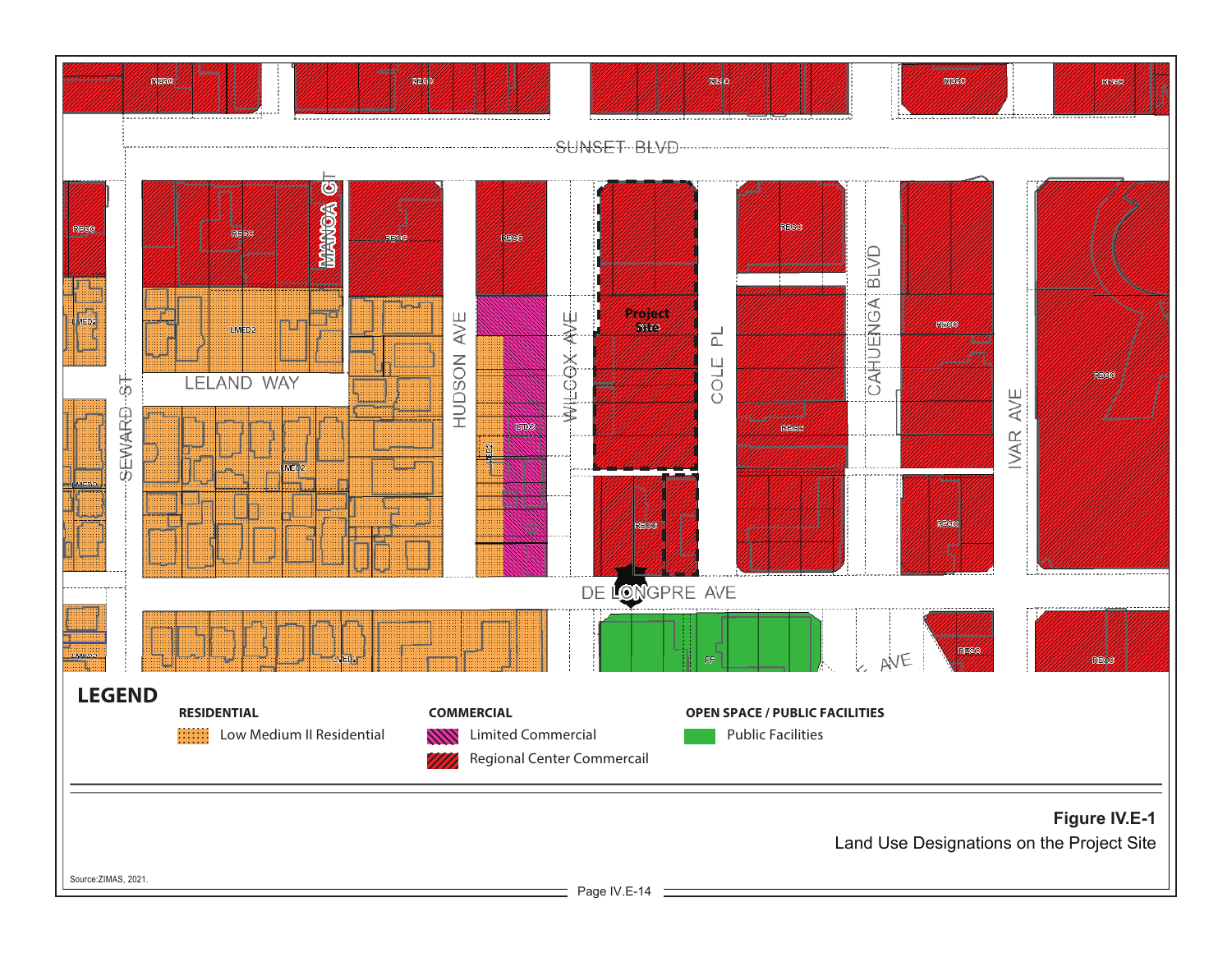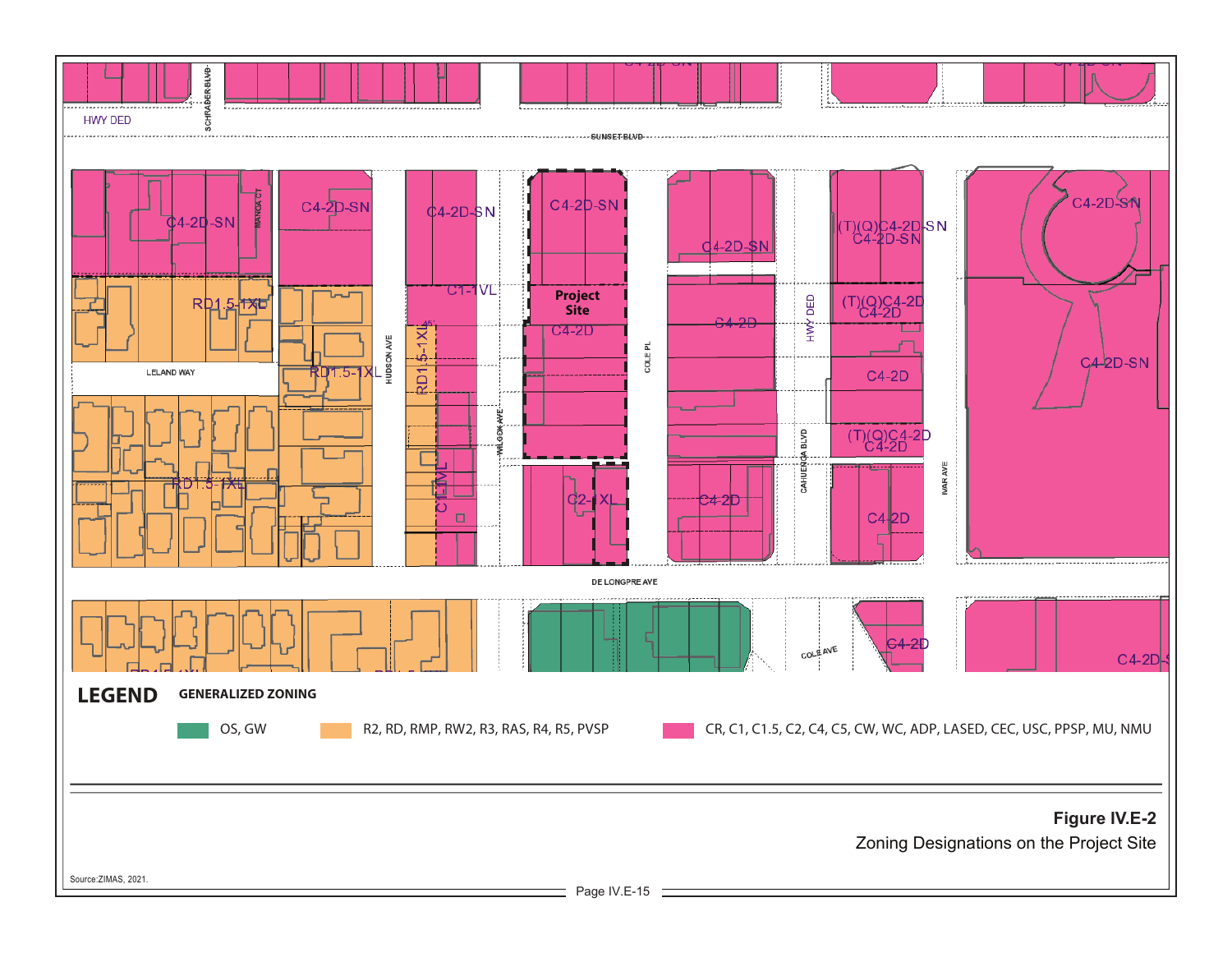The uses surrounding the Project Site are designated as Regional Center Commercial, Limited Commercial, Low Medium II Residential, and Public Facilities and have varying zoning designations, including C4-2, C4-2D-SN, C1-1VL, and RD1.5-1XL.

## **3. Project Impacts**

### **a. Thresholds of Significance**

In accordance with the State CEQA Guidelines Appendix G, the Project would have a significant impact related to land use if it would:

### *Threshold (a): Physically divide an established community; or*

#### *Threshold (b): Conflict with any applicable land use plan, policy, or regulation of an agency with jurisdiction over the project (including, but not limited to the general plan, specific plan, local coastal program, or zoning ordinance) adopted for the purpose of avoiding or mitigating an environmental effect;*

For this analysis, the Appendix G Thresholds listed above are relied upon. The analysis utilizes factors and considerations identified in the City's 2006 L.A. CEQA Thresholds Guide, as appropriate, to assist in answering the Appendix G Threshold questions.

The *L.A. CEQA Thresholds Guide* identifies the following factors to evaluate impacts related to land use consistency:

- Whether the proposal is inconsistent with the adopted land use/density designation in the Community Plan, redevelopment plan or specific plan for the site; and
- Whether the proposal is inconsistent with the General Plan or adopted environmental goals or policies contained in other applicable plans.

## **b. Methodology**

The determination of consistency with applicable land use policies and ordinances is based upon a review of the previously identified planning and zoning documents that were adopted to mitigate or avoid an environmental effect. CEQA Guidelines Section 15125(d) requires that an EIR discuss any inconsistencies with applicable plans. A conflict between a project and an applicable plan is not necessarily a significant impact under CEQA unless the inconsistency will result in an adverse physical change to the environment that is a "significant environmental effect" as defined by CEQA Guidelines Section 15382.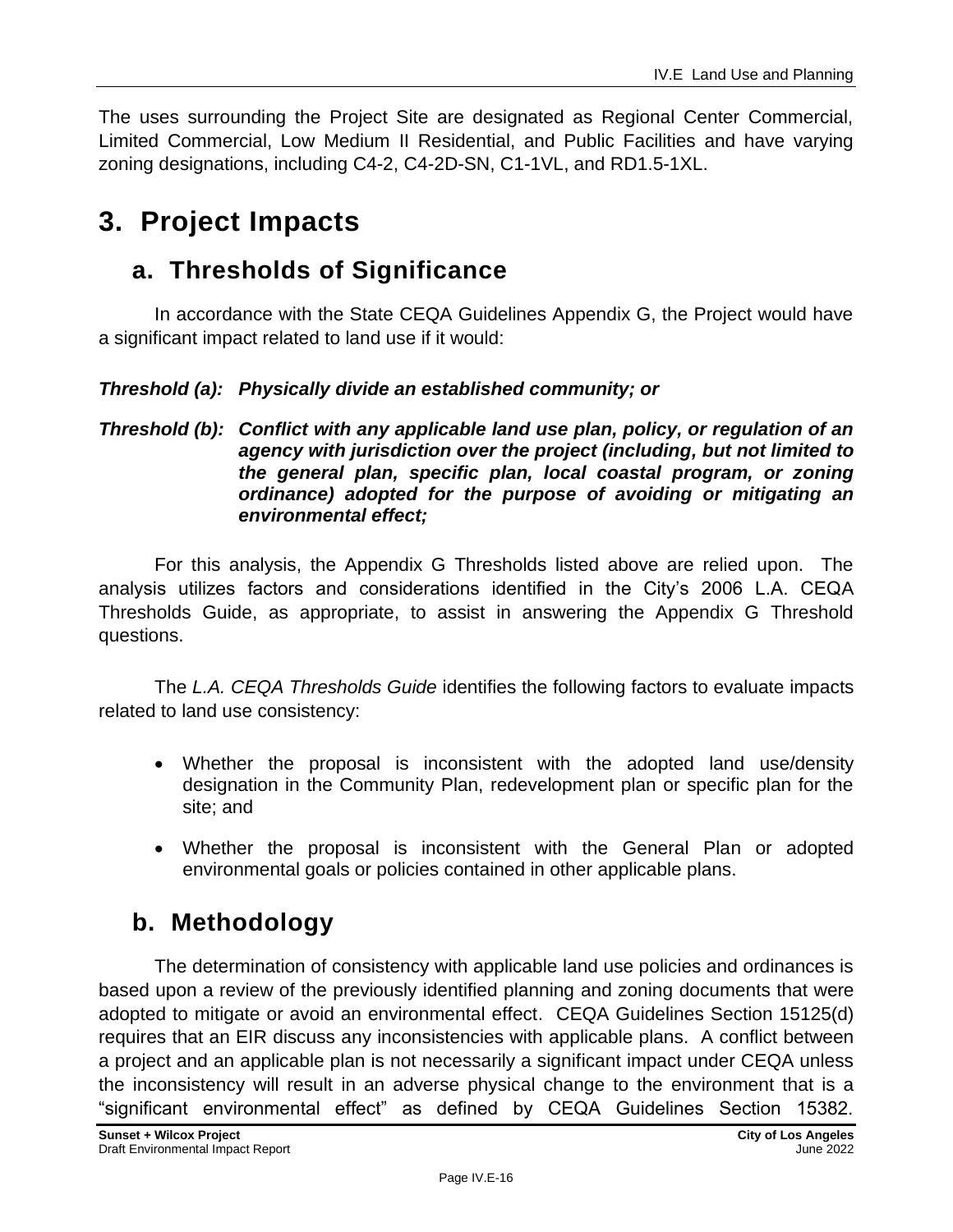Specifically, as provided in Continuing Education of the Bar, Practice Under the California Environmental Quality Act, Section 12.34:

*…[I]f a project affects a river corridor, one standard for determining whether the impact is significant might be whether the project violates plan policies protecting the corridor; the environmental impact, however, is the physical impact on the river corridor.*

Analysis of conflicts and consistency with applicable plans is included in this section of the Draft EIR. Under State Planning and Zoning law (Government Code Section 65000, et seq.) strict conformity with all aspects of a plan is not required. Generally, plans reflect a range of competing interests and agencies are given great deference to determine consistency with their own plans. A proposed project should be considered consistent with a general plan or elements of a general plan if it furthers one or more policies and does not obstruct other policies. Generally, given that land use plans reflect a range of competing interests, a project should be consistent with a plan's overall goals and objectives but need not be in perfect conformity with every plan policy.

## **c. Project Design Features**

No specific project design features are proposed with regard to land use.

## **d. Analysis of Project Impacts**

### *Threshold (a): Would the Project physically divide an established community?*

As discussed in the Initial Study for the Project, which is included as Appendix A of this Draft EIR, the Project would develop a new building containing office and restaurant uses, a LADWP equipment area, and parking on the Project Site. All proposed development would occur within the boundaries of the Project Site. The proposed office and restaurant development would be consistent with the uses on the Project Site and immediately area surrounding the Project Site. In addition, the Project does not propose a freeway or other large infrastructure that would divide the existing surrounding community. **Therefore, as determined in the Initial Study, the Project would not physically divide an established community, and impacts with respect to Threshold (a) would be less than significant. No further analysis is required.**

#### *Threshold (b): Would the Project conflict with any applicable land use plan, policy, or regulation of an agency with jurisdiction over the project (including, but not limited to the general plan, specific plan, local coastal program, or zoning ordinance) adopted for the purpose of avoiding or mitigating an environmental effect?*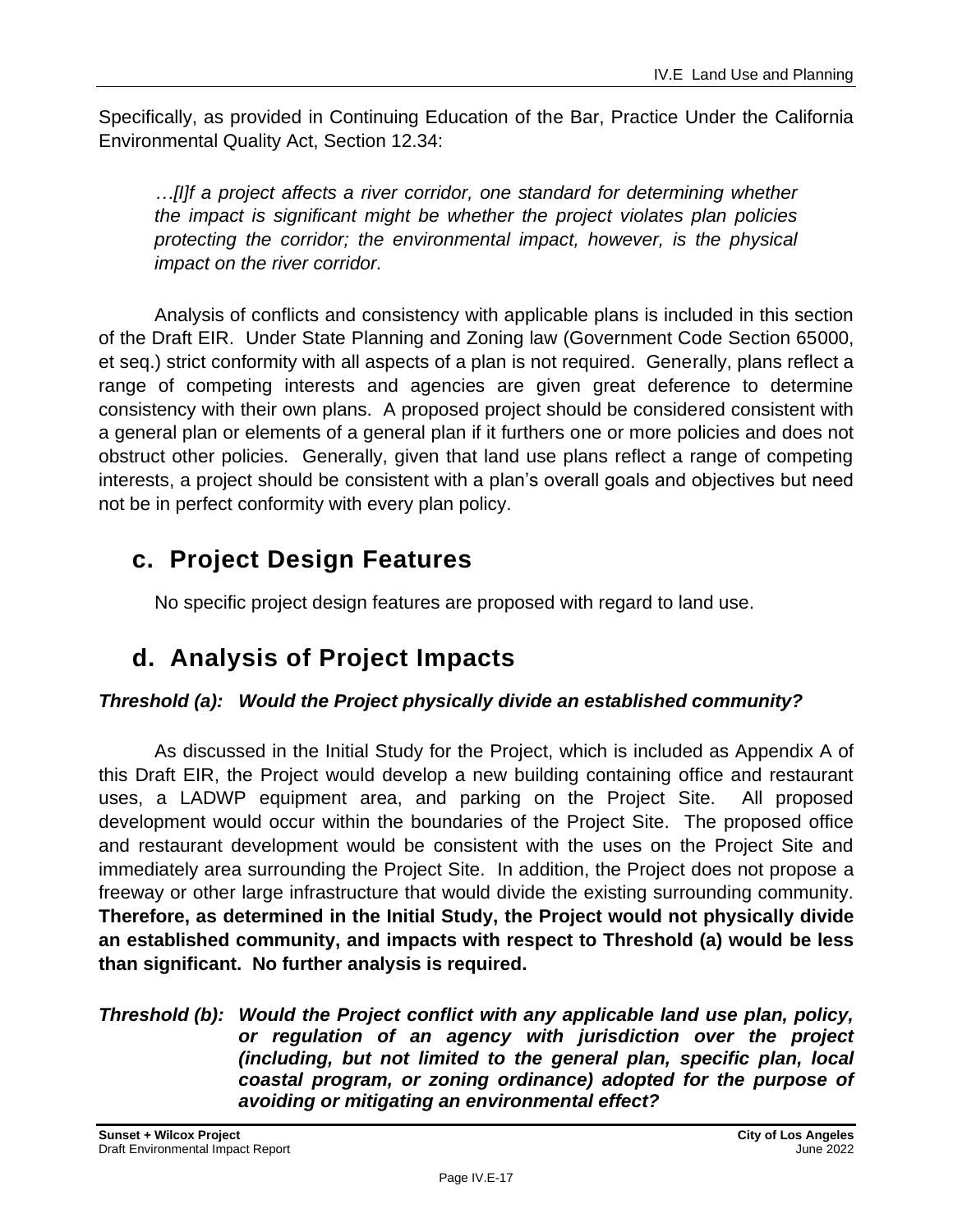### (1) Impact Analysis

### *(a) Local Plans and Applicable Policies*

As discussed above, various local plans and regulatory documents guide development of the Project Site. The following discussion addresses the Project's consistency with the applicable goals, objectives, and policies of the General Plan, including the Framework Element, the Mobility Plan, the Conservation Element, and the Hollywood Community Plan; the Citywide Design Guidelines; and the Hollywood Redevelopment Plan adopted for the purpose of avoiding or mitigating an environmental effect.

### *(i) Los Angeles General Plan*

### (1) Framework Element

The Project's general consistency with the applicable objectives and policies that support the goals set forth in the Framework Element is discussed in detail in Table 1 of Appendix E of this Draft EIR. Provided below is a summary of the discussion included in Table 1 of whether the Project would conflict with any applicable goals, objectives, and policies of the General Plan adopted for the purpose of avoiding or mitigating an environmental effect.

### *(a) Land Use Chapter*

As previously discussed, the Framework Element's Land Use Chapter establishes districts, centers, and mixed-use boulevards, which are described by ranges of intensity/density, heights, and lists of typical use. The Project Site is located in an area that is identified as a Regional Center on the General Plan Framework's Long Range Land Use Diagram for the City's Metro area. As provided in the Land Use Diagram, a Regional Center is characterized as a focal point of regional commerce, identity and activity and contains a diversity of uses, such as corporate and professional offices, residential, retail commercial malls, government buildings, major health facilities, major entertainment and cultural facilities and supporting services. Generally, different types of Regional Centers will fall within the range of floor area ratios from 1.5:1 to 6:1 and are characterized by 6- to 20-stories (or higher). As described in Section II, Project Description, of this Draft EIR, the Project includes the development of a 15-story commercial building with a maximum floor area ratio of 6:1. As such, the Project would be consistent with the type of use and at the intensity and height envisioned for a Regional Center. Specifically, the Project Site is located within the Hollywood Community Plan<sup>9</sup> area and has a Regional Center

*<sup>9</sup> The Los Angeles Department of City Planning is currently preparing the Hollywood Community Plan Update (https://planning.lacity.org/plans-policies/community-plan-update/hollywood-community-plan-update). (Footnote continued on next page)*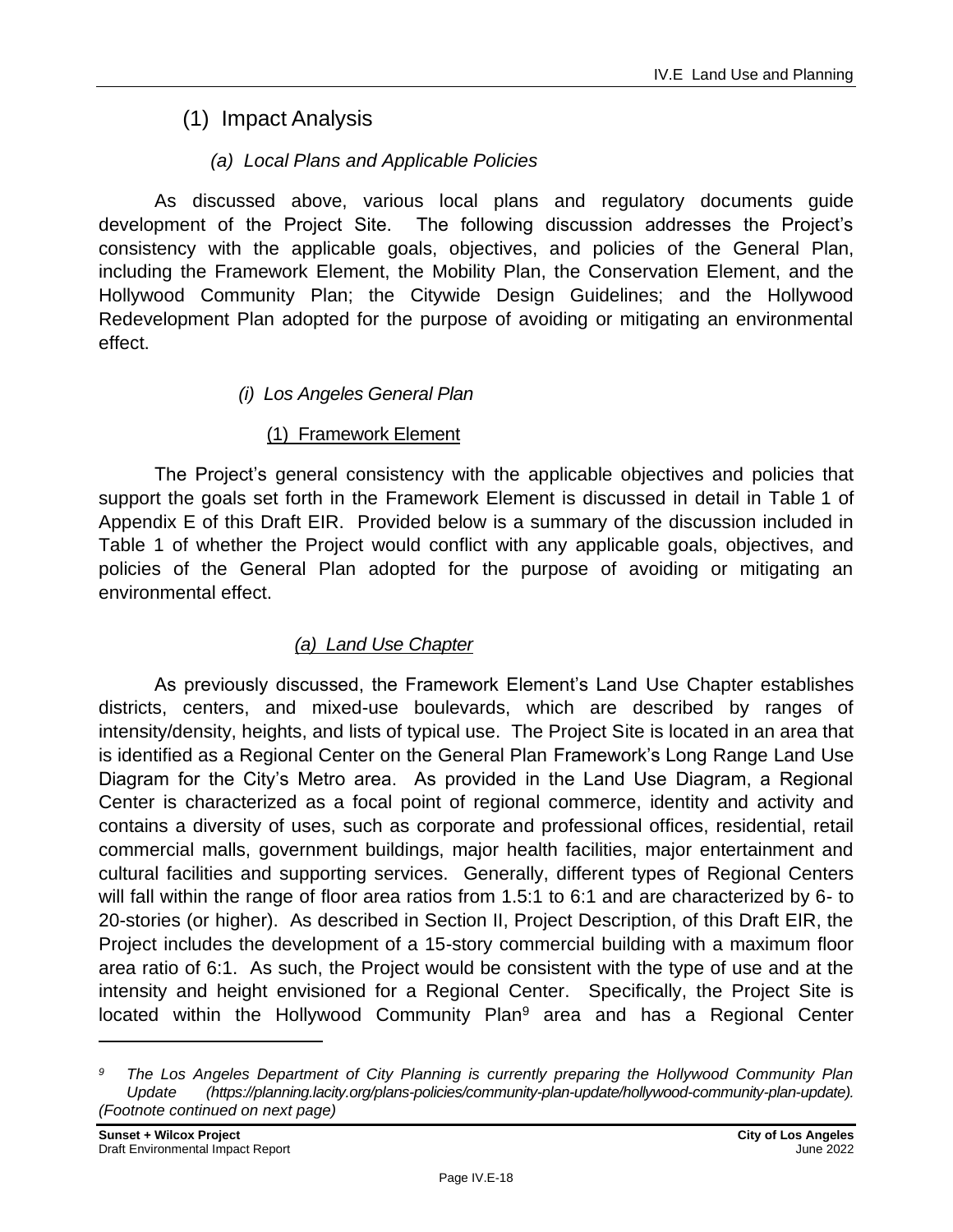Commercial General Plan Land Use designation with the corresponding zones of C4-2D-SN (Commercial Zone, Height District 2 with Development Limitation, Hollywood Signage Supplemental Use District), C4-2D (Commercial Zone, Height District 2 with Development Limitation), and C2-1XL (Commercial Zone, Height District 1XL). The C2 and C4 zones allow for a wide variety of land uses, including retail stores, offices, restaurants, theaters, hotels, broadcasting studios, parking buildings, parks, and playgrounds.

Additionally, as detailed in Appendix E of this Draft EIR, the Project would support and would be consistent with the Land Use Chapter as it would contribute to the City's goal for a physically balanced distribution of land uses that facilitates conservation of natural resources, provision of adequate infrastructure and public services, reduction of traffic congestion and improvement of air quality, enhancement of recreation and open space opportunities, and assurance of environmental justice and a healthful living environment. In particular, the Project would promote a more balanced distribution of land uses with the replacement of an existing underutilized commercial building with office and restaurant uses that could be filled by a variety of tenants. These proposed uses would be developed in an area well-served by public transit, including numerous bus lines along Sunset Boulevard and the Metro B Line Hollywood/Vine Station located 0.4 mile from the Project Site. Furthermore, the Project would provide parking spaces and loading areas for employee carpools and vanpools, a protected bicycle storage facility, and EV charging infrastructure. In addition, development of the Project in an area with convenient access to public transit and opportunities for walking and biking would promote an improved quality of life by facilitating a reduction of vehicle trips, VMT, and air pollution, while supporting the City's objective to encourage new restaurant and office uses along primary transit corridors/boulevards and in designated Regional Centers. Therefore, the Project would not conflict with the applicable goals, objectives, and policies set forth in the Framework Element's Land Use Chapter.

### *(b) Urban Form and Neighborhood Design Chapter*

The Project would promote the City's goals, objectives, and policies of the Urban Form and Neighborhood Design Chapter applicable to the Project by contributing to the overall livability of the City. The Project Site is located in an area that is well served by transit and where activity is already concentrated. Consistent with policies related to Regional Centers, the Project would consist of a 15-story office building that would include ground-level commercial uses situated along pedestrian-oriented streets. In addition, the Project would replace the existing office and retail uses along with the associated surface parking area with a building that has been designed to complement its surroundings.

*For purposes of this Draft EIR, the analysis is limited to the land use designations under the currently adopted Hollywood Community Plan.*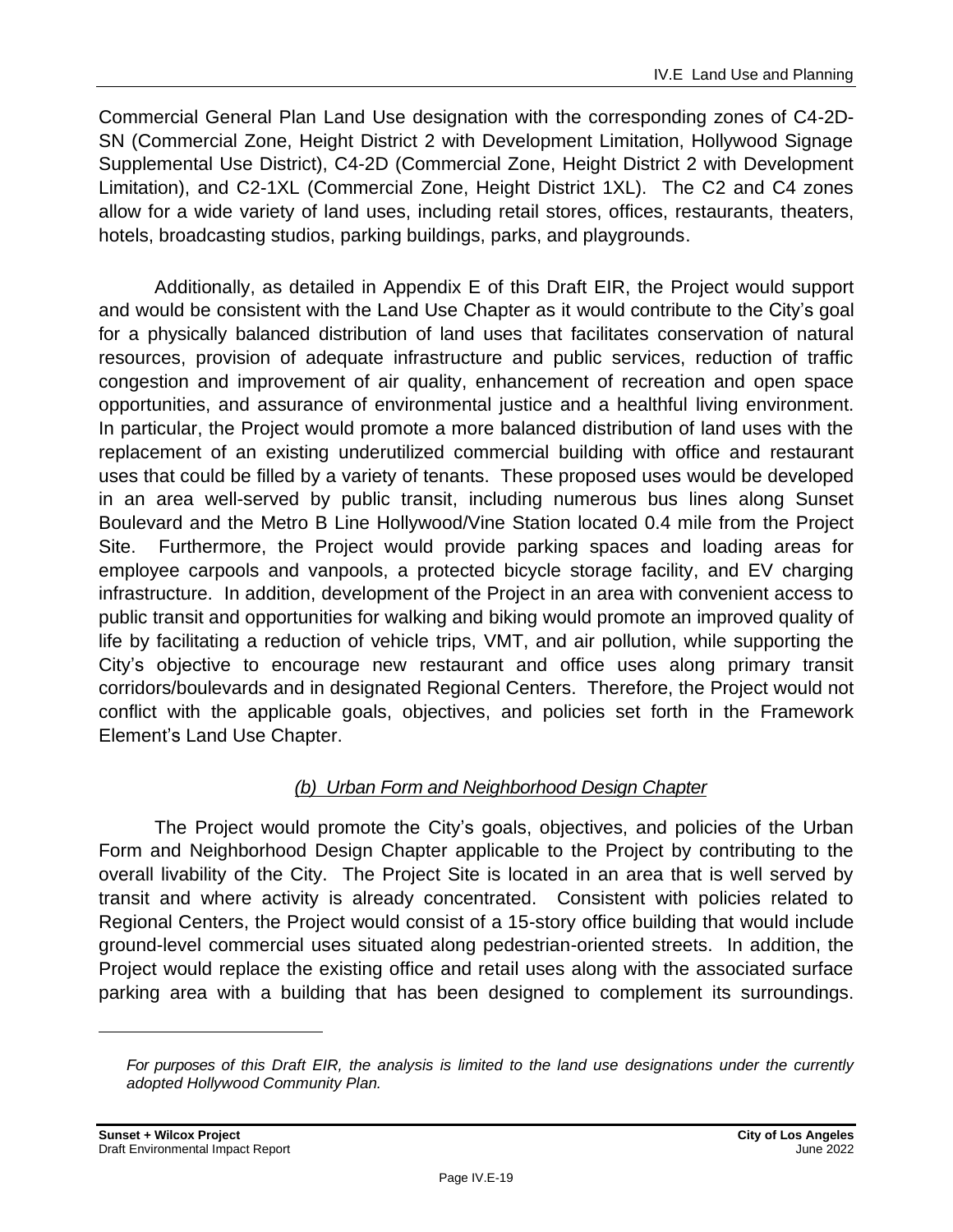Specifically, the design of the building would incorporate a variety of architectural treatments, colors, and building materials, including non-reflective glass curtain walls, metal panels, black mullions, exposed black steel beams, polycarbonate cladding, board formed concrete, and a decorative screening element, to create articulation and visual interest consistent with the eclectic nature of the area. Landscaped outdoor terraces on the various upper levels and at the street level, including the approximately 21,465-square-foot landscaped deck located on the sixth level of the office building would further integrate the Project with the surrounding area. While the Project Site does not have front, side, or rear yards, the Project would incorporate transitions from the sidewalk to the ground floor uses and building entryways along Sunset Boulevard and Wilcox Street through the use of landscaped areas and canopies. As such, the Project would serve as a focus of activity for the surrounding community and a focus for investment in the community. The Project would also incorporate elements that promote individual and community safety, such as proper lighting of building entries and walkways to provide for pedestrian orientation, and sufficient lighting of parking areas to maximize visibility and reduce areas of concealment. Therefore, the Project would not conflict with the applicable objective that supports the goals set forth in the Framework Element's Urban Form and Neighborhood Design Chapter adopted for the purpose of avoiding or mitigating an environmental effect.

### *(c) Open Space and Conservation Chapter*

As discussed in Table 1 of Appendix E of this Draft EIR, one of the policies of the Open Space and Conservation Chapter is to seek new opportunities for private development to enhance the open space resources of the neighborhoods. The Project would not conflict with this policy as the Project would incorporate a variety of open space and amenities throughout the Project Site consisting of private landscaped outdoor terraces on the various upper levels.<sup>10</sup> Specifically, the Project would provide 61,449 square feet of private open space, of which 12,290 square feet would be landscaped and 49,159 would be hardscape. The primary open space area of the Project would be a large, 21,465 square-foot landscaped deck located on the sixth level of the commercial building. Therefore, as detailed in Appendix E of this Draft EIR, the Project would not conflict with the applicable goals, objectives, and policies set forth in the Framework Element's Open Space and Conservation Chapter.

### *(d) Economic Development Chapter*

The Project would support the City's objective to establish a balance of land uses that provides for commercial and industrial development which meets the needs of local

*<sup>10</sup> It should be noted that the Project is not required to provide residential open space as no residential units are proposed,*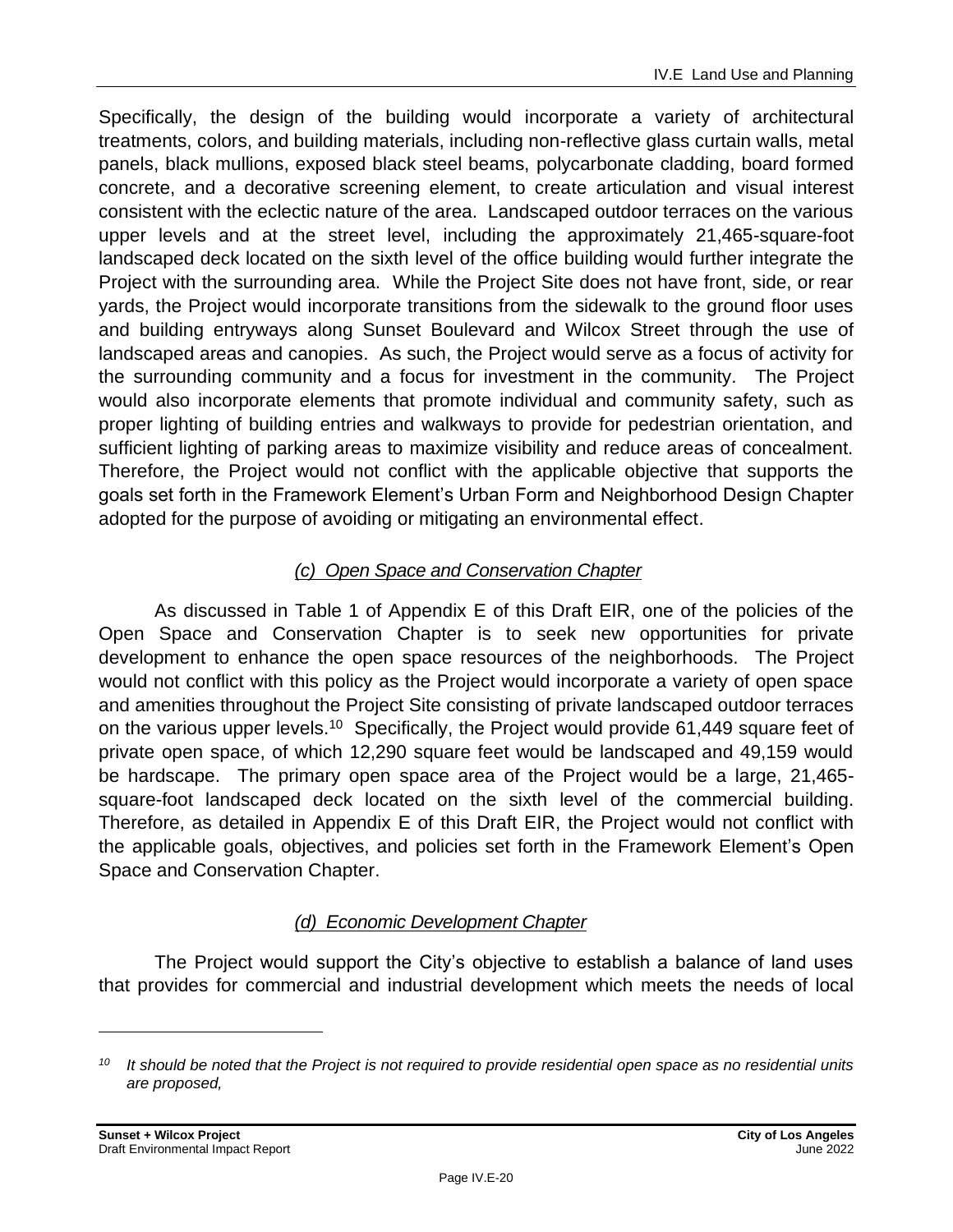residents, sustains economic growth, and assures maximum feasible environmental quality and the associated policy to encourage new commercial development in proximity to rail and bus transit corridors and stations through the development of a mixed-use project with office and restaurant uses in an area well-served by public transit. The proposed office and restaurant uses would complement the employment base (e.g., existing residential, commercial, office, hotels, and entertainment venues) of the Community Plan area, provide amenities to meet the needs of local residents, and serve to reduce VMT by locating jobs in an area well served by public transit, as previously discussed. Thus, the Project would not conflict with the applicable goals, objectives, and policies set forth in the Framework Element's Economic Development Chapter.

### *(e) Infrastructure and Public Services Chapter*

The Project would support the City's policy and objectives pertaining to effective and efficient approaches to protecting water quality by implementing a site-specific Storm Water Pollution Prevention Plan during construction that would include best management practices (BMPs) and other erosion control measures to minimize the discharge of pollutants in stormwater runoff. During operation, the Project would include BMPs to collect, detain, treat, and discharge runoff on-site before discharging into the municipal storm drain system as required by the City's LID Ordinance. Implementation of Project BMPs would minimize the discharge of pollutants from the Project Site. Furthermore, as discussed in Section IV.J.1, Utilities and Service Systems—Water Supply and Infrastructure, of this Draft EIR, the LADWP would be able to meet the water demand for the Project, as well as existing and planned water demands of its future service area. In addition, as discussed in Section IV.J.2, Utilities and Service Systems—Wastewater and Infrastructure, of this Draft EIR, the Project would not exceed the wastewater treatment requirements of the Los Angeles Regional Water Quality Control Board, and the Los Angeles Bureau of Sanitation determined that it has adequate treatment capacity to serve the Project's projected demand in addition to existing commitments. Therefore, the Project would not conflict with the applicable goals, objectives, and policies set forth in the Framework Element's Infrastructure and Public Services Chapter.

### *(f) Conclusion*

Based on the analysis above, the Project would not conflict with the relevant goals, objectives, and policies of the General Plan Framework Element adopted for the purpose of avoiding or mitigating an environmental effect.

### (2) Mobility Plan 2035

The Project's general consistency with the applicable goals, objectives, and policies set forth in the Mobility Plan adopted for the purpose of avoiding or mitigating an environmental effect is discussed in Table 2 of Appendix E of this Draft EIR. As detailed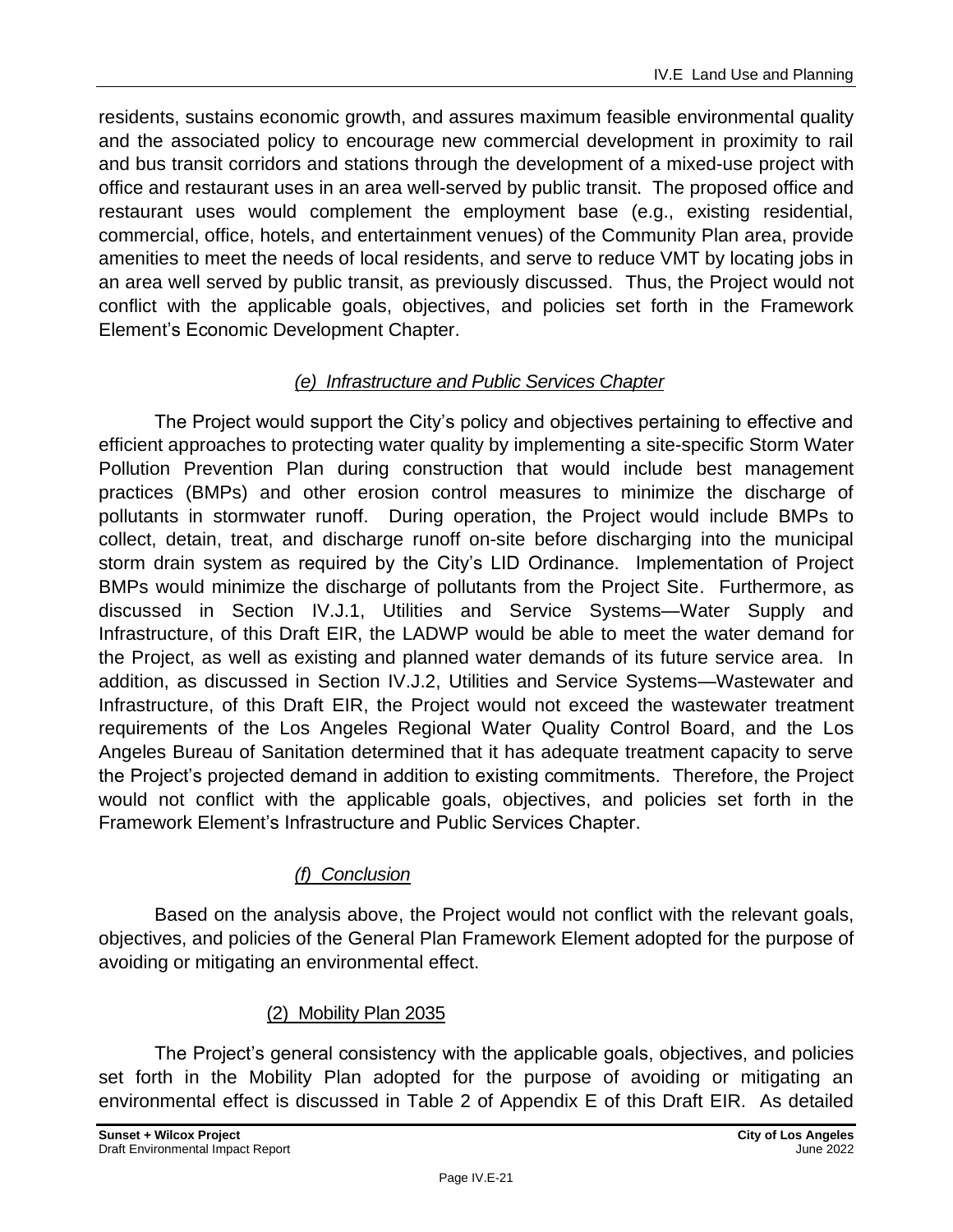therein, the Project would support the City's policy to provide for safe passage of all modes of travel during construction by preparing and implementing a Construction Traffic Management Plan that would incorporate safety measures around the construction site to reduce the risk to pedestrian activity near the work area; minimize the potential conflicts between construction activities, street traffic, transit stops, and pedestrians; and reduce congestion to public streets and highways. The Project would also support the City's policy to ensure high-quality pedestrian access in all site planning and public right-of-way modifications to provide a safe and comfortable walking environment by constructing all access points in accordance with City requirements and providing ground level restaurant spaces that promote pedestrian activity.

During operation, the Project would further promote the City's policy to recognize all modes of travel, including pedestrian, bicycle, transit, and vehicular modes, as integral components of the City's transportation system by providing adequate vehicular and pedestrian access and providing bicycle facilities. Specifically, the Project would provide 141 bicycle parking spaces, including 92 long-term spaces and 49 short-term spaces in a bicycle parking facility and other areas located within the ground level of the Project. The Project would also enhance pedestrian activity along Sunset Boulevard and Wilcox Avenue through building design and proposed streetscape amenities by providing ground-level, restaurant uses, as well as new landscaping. Additionally, given the location of the Project Site along and in proximity to major transit corridors, the Project would provide all guests, employees, and patrons of the on-site uses convenient access to transit services. The Project would also include a Transportation Demand Management (TDM) Program in accordance with the City's TDM Ordinance that would promote alternative modes of transportation, including bicycles and carpooling. As such, the Project would result in fewer vehicle trips. Therefore, the Project would not conflict with the applicable goals, objectives, and policies set forth in the Mobility Plan adopted for the purpose of avoiding or mitigating an environmental effect.

### (3) Los Angeles General Plan Conservation Element

As identified in Subsection 2.a.(1)(a)(iii), the Conservation Element addresses the preservation, conservation, protection, and enhancement of the City's natural resources and recognizes the City's responsibility for identifying and protecting its cultural and historical heritage. The Project's consistency with the Conservation Element is analyzed below.

As discussed in the Initial Study included in Appendix A of this Draft EIR, the Project Site is currently developed with three buildings and surface parking lot and does not contain any natural resources. Landscaping within the Project Site is limited to common ornamental trees, and common grasses and shrubs. These existing trees and shrubs consist of various non-native species that are not subject to the City of Los Angeles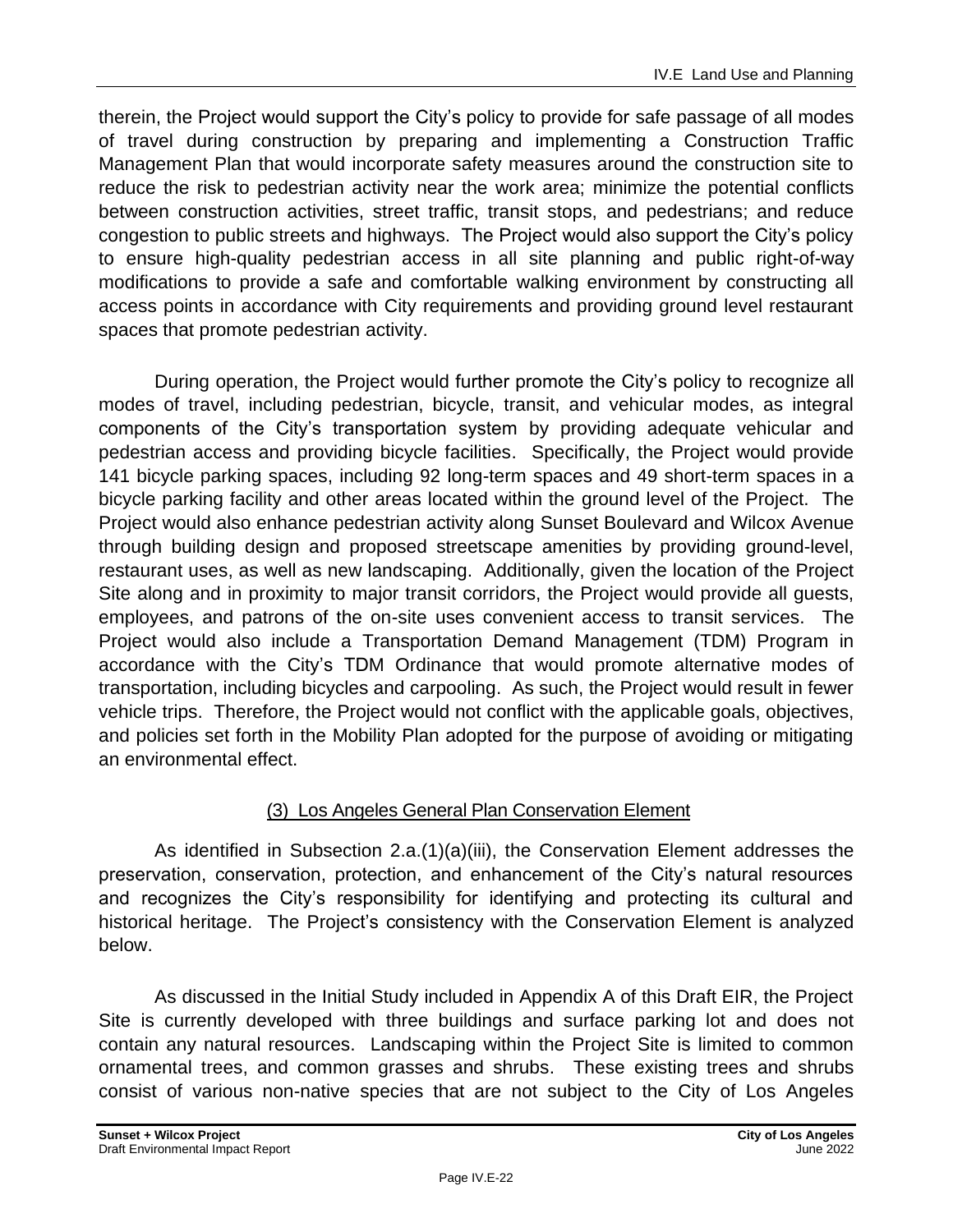Protected Tree and Shrub Relocation and Replacement Ordinance (Ordinance No. 186873).<sup>11</sup> Additionally, as further discussed in the Initial Study included as Appendix A of this Draft EIR, no riparian or other sensitive natural community exists on the Project Site or in the immediate surrounding area. No water bodies or federally protected wetlands as defined by Section 404 of the Clean Water Act exist on the Project Site or in the immediate vicinity of the Project Site. The areas surrounding the Project Site are fully developed and there are no large expanses of open space areas within and surrounding the Project Site which provide linkages to natural open spaces areas.

With respect to historic resources, as discussed in Section IV.B, Cultural Resources, of this Draft EIR, the buildings on the Project Site are not considered historic resources as defined by CEQA, and, therefore, direct impacts to on-site historical resources would be less than significant. Three historic resources are located in the immediate vicinity of the Project Site, as identified in Section IV.B, Cultural Resources. These include Fire Station No. 27, the commercial buildings at 6464 W. Sunset Boulevard and 1501 N. Cahuenga Boulevard, and the De Longpre Park Residential Historic District. These nearby historical resources would not be demolished, relocated, or altered by the Project. Although the Project would introduce increased height and density to the Project Site, the Project would not block any important views of the three nearby historical resources. Thus, the Project would not result in indirect impacts to these off-site historical resources that involve alteration to the surroundings, removal of historic features or spaces, or substantial impairment or obscurement of the ability of the resource to convey its historical significance. In addition, as discussed in Section IV.F, Noise, of this Draft EIR, the Project would not result in significant vibration impacts associated with building damage to off-site buildings, including the nearby historical resources. Therefore, the Project would not result in indirect impacts that would result in a substantial adverse change in the significance of a historic resource and indirect impacts would also be less than significant.

Therefore, based on the above, the Project would not conflict with the applicable goals, objectives, and policies set forth in the Conservation Element adopted for the purpose of avoiding or mitigating an environmental effect.

*<sup>11</sup> The City of Los Angeles Protected Tree and Shrub Relocation and Replacement Ordinance (Ordinance No. 186873) protects Oak, Southern California Black Walnut, Western Sycamore, and California Bay tree species and Mexican Elderberry and Toyon shrubs that are native to Southern California, and excludes trees or shrubs grown by a nursery or trees planted or grown as part of a tree planting program.*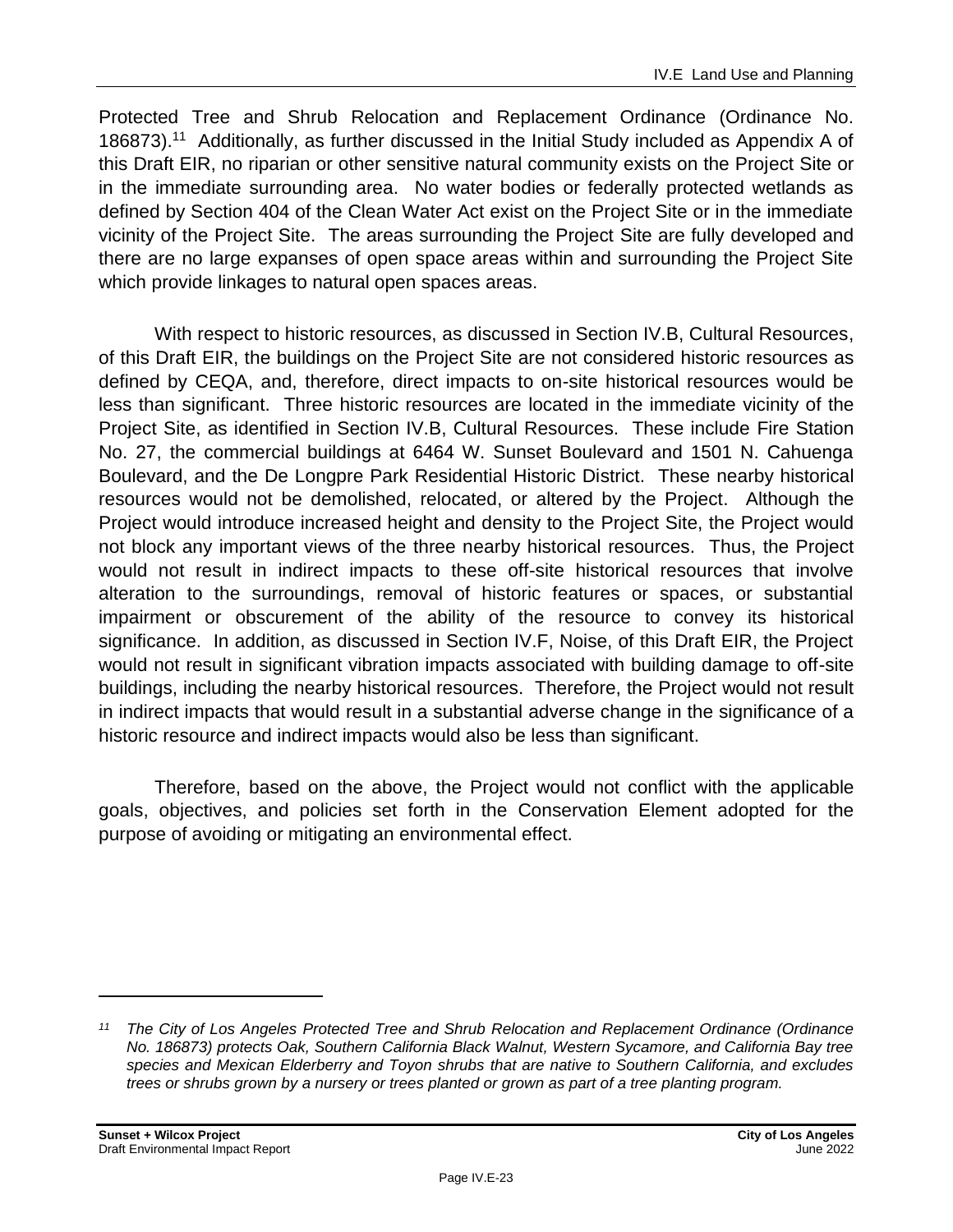### (4) Hollywood Community Plan

The Project's general consistency with the applicable objectives and policies set forth in the Hollywood Community Plan adopted for the purpose of avoiding or mitigating an environmental effect is discussed in detail in Table 3 of Appendix E of this Draft EIR.

As discussed in detail in Appendix E of this Draft EIR, the Project would not conflict with the applicable objectives and policies that support the goals of the Community Plan. Specifically, the Project would support the City's objective to provide adequate supporting public services and utilities, to coordinate the phasing of public facilities with private development, and to encourage open space and parks in both local neighborhoods and in high density areas. As discussed in Section IV.G.1, Public Services—Fire Protection; Section IV.G.2, Public Services—Police Protection; Section IV.G.3, Public Services— Libraries; Section IV.H, Transportation; Section IV.J.1, Utilities and Service Systems— Water Supply and Infrastructure; Section IV.J.2, Utilities and Service Systems-Wastewater; and Section IV.J.3, Utilities and Service Systems—Energy Infrastructure, of this Draft EIR, the Project would not require the construction of public services facilities, the construction of which would cause significant environmental impacts. In addition, utilities serving the Project Site would have capacity to serve the Project. The Project also includes a LADWP equipment area that would include electrical distribution equipment and emergency generators within the De Longpre Lot. Specifically, on the north side of the De Longpre Lot an approximately 18-foot-tall, 3,550-square-foot enclosure would be constructed to house electrical equipment, building life safety generator, tenant back-up generators, and switchgear with adjacent exterior LADWP transformer yard surrounded by a protective 8-foot high fence with landscaped enhancements. In addition, as previously discussed, although the Project is not required to provide open space areas, the Project would provide approximately 61,449 square feet of private open space, which would reduce the potential for additional demand to be placed on public parks and open space areas in the vicinity of the Project Site.

Additionally, consistent with the Community Plan's objective for the Hollywood Center area that future development be compatible with existing commercial development, surrounding residential neighborhoods, and the transportation and circulation system, the Project's proposed office and restaurant uses would be compatible with the existing surrounding residential and commercial development. In addition, the LADWP equipment area proposed as part of the Project would also be designed to be compatible with surrounding uses as it would feature a minimalist design with a muted color palette and a green wall-type screen to enclose LADWP equipment. Furthermore, the Project's proximity to existing transit infrastructure, provision of bicycle parking spaces, and design features that promote walkability would ensure compatibility with the existing transportation and circulation system. Overall, the Project would not conflict with the applicable goals,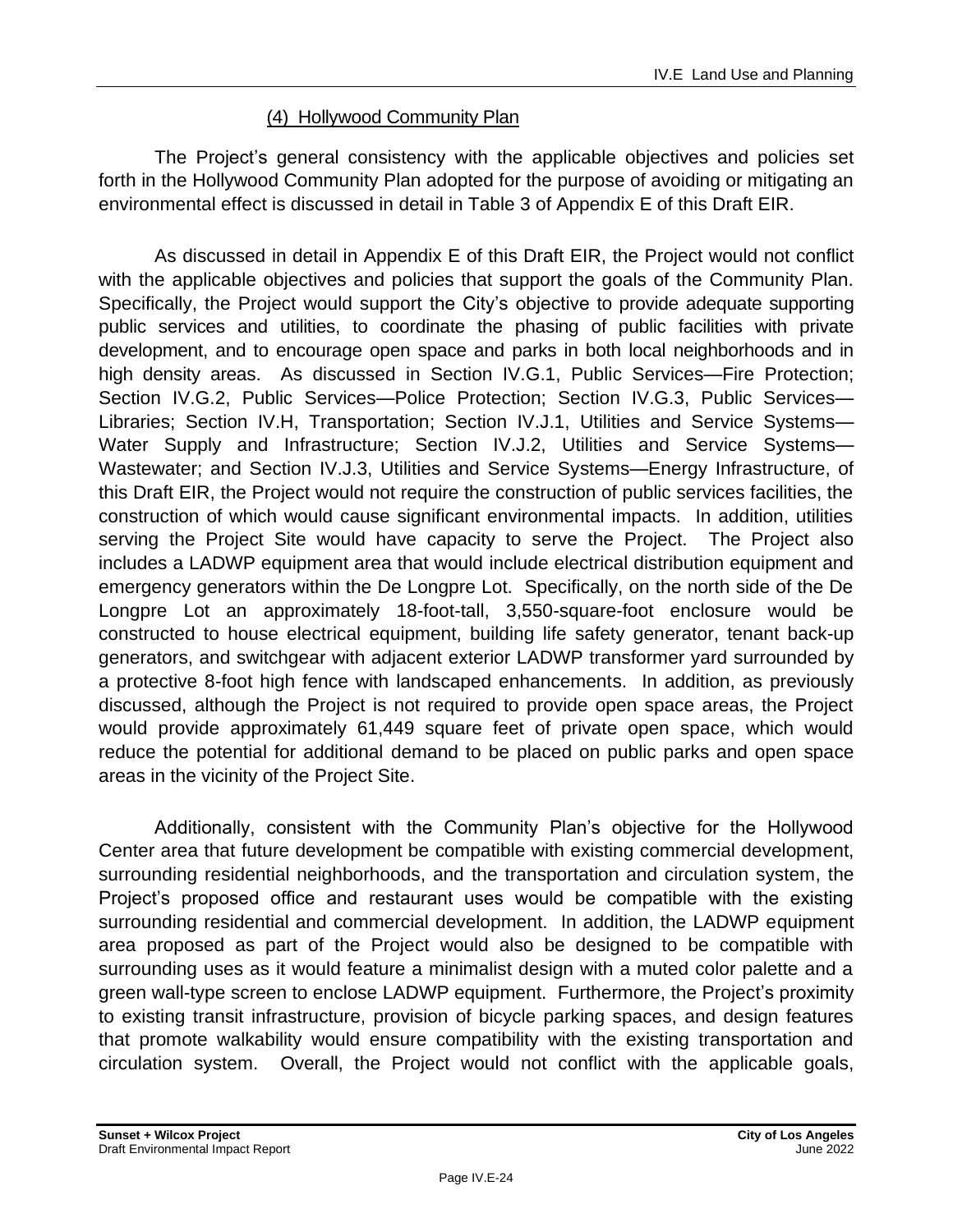objectives, and policies set forth in the Community Plan adopted for the purpose of avoiding or mitigating an environmental effect.

### *(ii) Citywide Design Guidelines*

The Citywide Design Guidelines are intended as performance goals and not zoning regulations or development standards. Although each of the Citywide Design Guidelines should be considered in a project, not all will be appropriate in every case. As detailed below, the Project would not conflict with the applicable Citywide Design Guidelines.

### Guideline 1: Promote a safe, comfortable and accessible pedestrian experience for all

The Project would enhance the streetscape adjacent to the Project Site by implementing a design that would enhance the pedestrian experience. Specifically, the ground floor of the proposed office building would be designed to be transparent glass, activating the streetscape with an active restaurant use, as well as a coherent, uniform architectural design. The Project would include planted areas along the sidewalks adjacent to the Project Site, further activating the streetscape and improving the pedestrian environment. In addition, the Project would include low-level exterior lights adjacent to both the office building and the LADWP equipment area and along pathways that would serve to enhance the safety of pedestrians at night. Internal to the Project Site, the Project would include landscaped planters and designated pedestrian walkways to minimize vehicular/pedestrian conflicts. These Project elements would promote a safe, comfortable, and accessible pedestrian experience for all.

### Guideline 2: Carefully incorporate vehicular access such that it does not degrade the pedestrian experience

The Project includes six driveways to meet the various needs of the Project, including separate driveways for office tenants, rideshare and valet users, loading and trash operations, and for access to the LADWP equipment area. Two driveways would be located on Wilcox Avenue and four driveways would be located on Cole Place, a nonarterial road. The proposed driveways would be designed to meet all applicable City Building Code and Fire Code requirements regarding site access and would incorporate pedestrian warning systems, as appropriate. The Project design would also maximize the use of existing curb cuts to the extent feasible and create a new curb cut along Wilcox Avenue. In addition, as previously described, the Project would include new landscaping along the Project Site perimeter to enhance the pedestrian experience. There are also currently no curb cuts along Sunset Boulevard that the Project could use; similarly, the Project would not include new curb cuts along Sunset Boulevard, thereby maintaining the primary pedestrian walkway.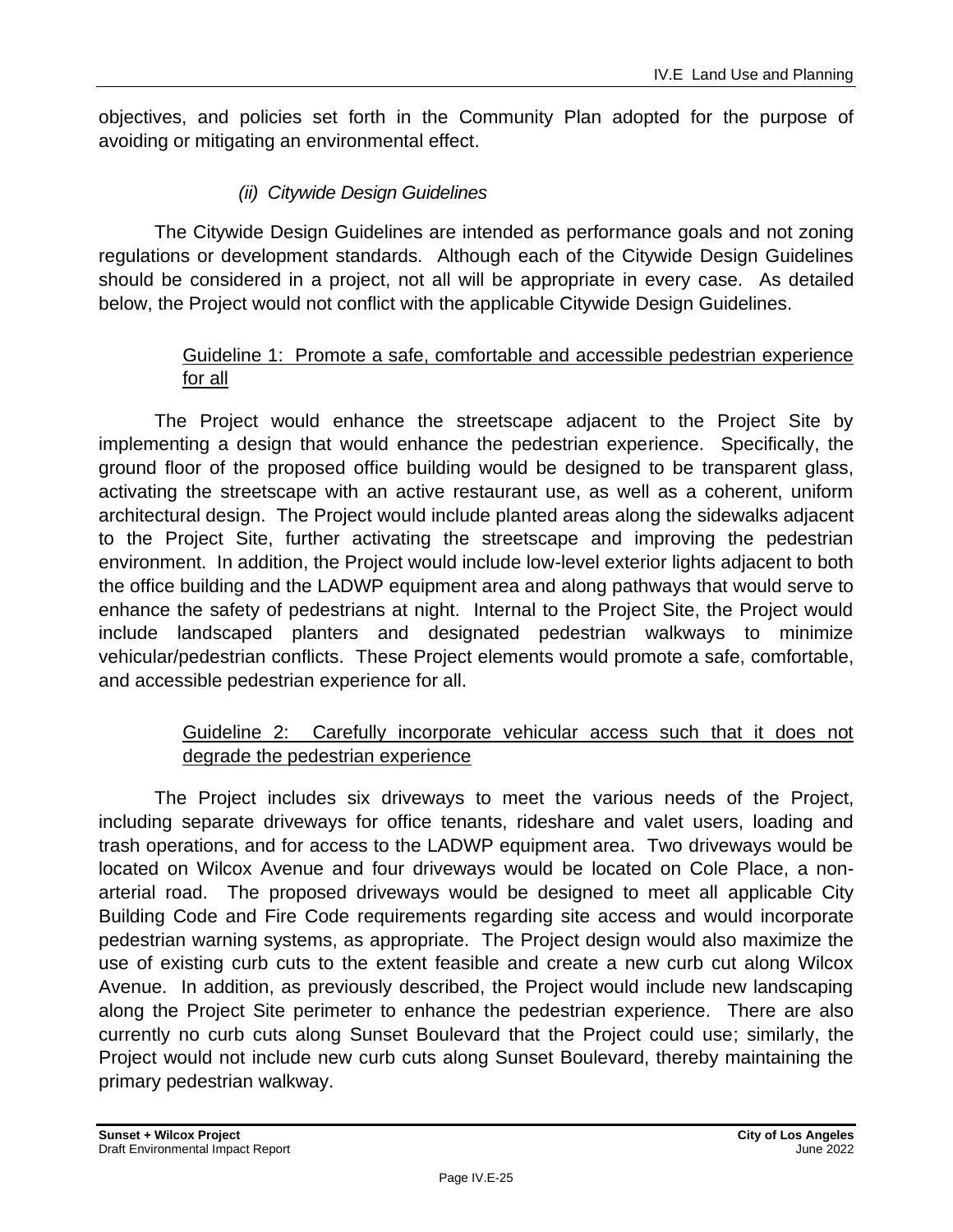### Guideline 3: Design projects to actively engage with streets and public space and maintain human scale

As noted above, the Project would activate the ground floor along the primary street frontage (Sunset Boulevard) by introducing an active restaurant use. The Project ground floor would be designed to be transparent glass, activating the streetscape with an active use along Sunset Boulevard, as well as a coherent, uniform architectural design featuring large floor-to-ceiling glazing and pedestrian oriented signage. The Project would include planted areas along the sidewalks adjacent to the Project Site, further activating the streetscape and improving the pedestrian environment. Overall, the Project would be designed to actively engage with streets and public space and maintain human scale.

### Guideline 4: Organize and shape projects to recognize and respect surrounding context

The Project Site is within a vibrant commercial area in the Hollywood Community Plan Area. The area surrounding the Project Site is developed primarily with a mix of lowto high-intensity residential, commercial, and mid-rise office buildings, which vary widely in building style and period of construction. Land uses adjacent to the Project Site include the Rise Hollywood mixed-use development southeast of the Project Site, the LAPD Hollywood Station and the LAFD Station 27 south of the Project Site, the 14-story CNN building east of the Project Site, and an 11-story office building west of the Project Site. The Project would be designed in a contemporary architectural style that would be compatible with the general urban characteristics of the surrounding neighborhood. The Project in particular would be moderated by a high degree of articulation, using both variations in building planes and façade setbacks, as well as a variety of materials, and would be designed to complement the surrounding neighborhood.

### Guideline 5: Express a clear and coherent architectural idea

The Project incorporates design elements consistent with other surrounding buildings in Hollywood, including exterior balconies, an industrial aesthetic, raw, exposed concrete interiors similar to the utilitarian nature of production spaces, and a decorative crown element, which may include timber, reminiscent of the wood truss roofs used in sound stages, while providing a new contemporary glass façade structure with various repeating rectangle forms, creating a distinctive character. The area surrounding the Project Site is developed primarily with a mix of low- to high-intensity residential, commercial, and mid-rise office buildings, which vary widely in building style and period of construction. The Project design would be moderated by a high degree of articulation, using both variations in building planes and façade setbacks, as well as a variety of materials, and would complement the surrounding neighborhood. The Project would include design elements that would contribute to the neighborhood's vibrant commercial energy and supportive of pedestrian circulation, including ground level transparent glass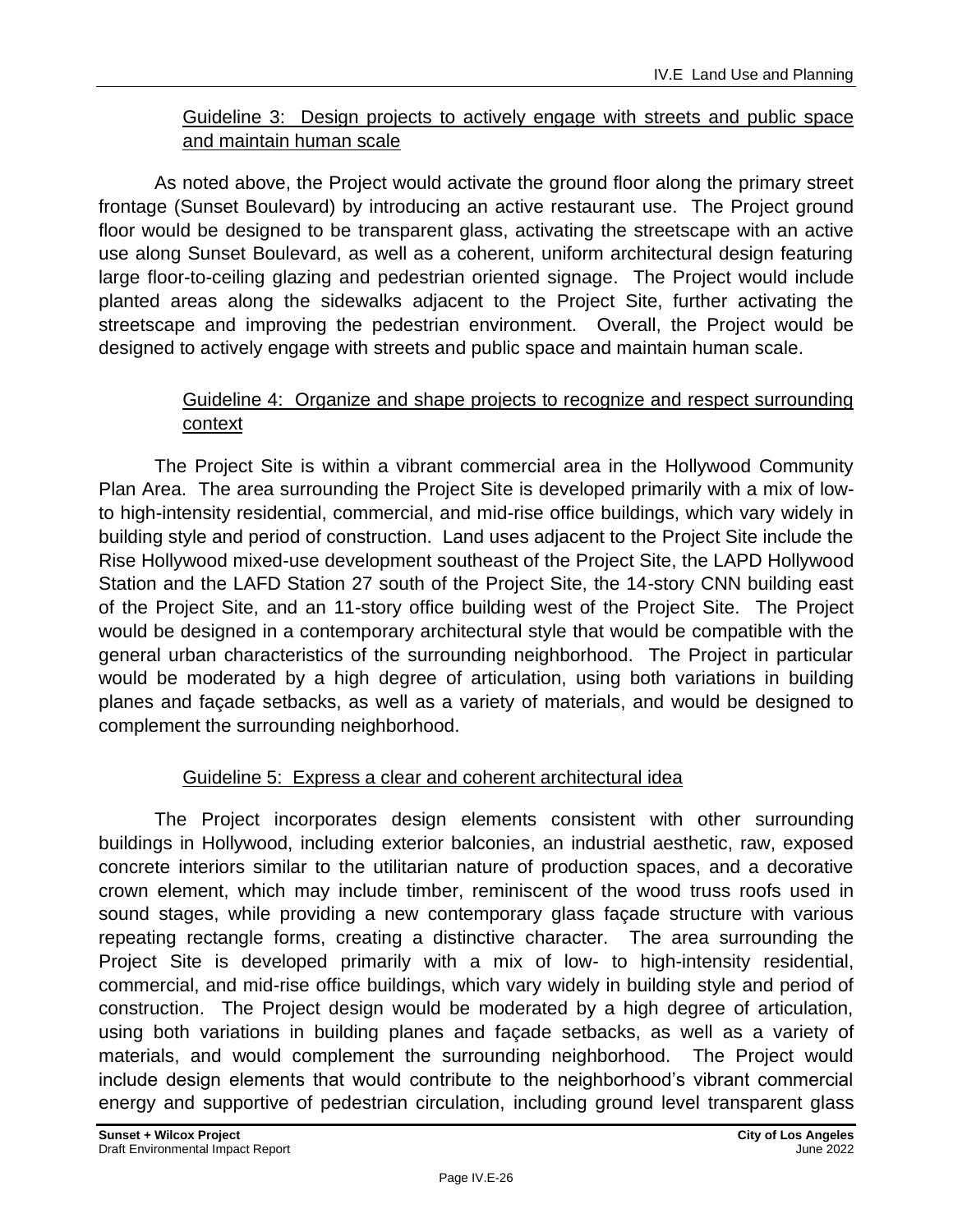windows , which would contribute to an inviting and pedestrian-oriented streetscape along Sunset Boulevard. The Project would also include a large landscaped outdoor deck, pulling back the building massing along Sunset Boulevard.

Overall, relative to the surrounding development, the Project design would complement the varying design elements of the commercial uses adjacent to the Project Site.

### Guideline 6: Provide amenities that support community building and provide an inviting, comfortable user experience

As previously discussed, the Project would enhance the streetscape adjacent to the Project Site by implementing an active ground floor restaurant use that would be transparent glass. The Project would also include planted areas along the sidewalks adjacent to the Project Site, further activating the streetscape and improving the pedestrian environment. In addition, the Project would include low-level exterior lights adjacent to the buildings and along pathways that would serve to enhance the safety of pedestrians at night.

### Guideline 7: Carefully arrange design elements and uses to protect site users

The Project would develop one commercial building that would include office uses and ground floor restaurant uses, as well as a LADWP equipment area. The Project's commercial building would be concentrated along Sunset Boulevard, which is an active primary arterial. The proposed LADWP equipment area would be located along the southeastern portion of the Project Site, along a less active street. This arrangement of building and uses would ensure that pedestrian activity remains along an active pedestrian corridor. In addition, internal to the Project Site, pedestrian pathways would be provided along all driveways to minimize pedestrian-vehicular conflicts. The Project would also include lighting of building entries and walkways to provide for pedestrian orientation and to clearly identify a secure route between parking areas and points of entry into the commercial buildings.

### Guideline 8: Protect the site's natural resources and features

The Project Site is located in an urbanized area and is currently developed with office and retail uses and associated parking. There are no natural resources or features on the Project Site. Landscaping within the Project Site and along adjacent streets is limited to ornamental shrubs and trees. The Project Site currently includes four onsite trees and 12 street trees that will all be removed and replaced at a 1:1 and 2:1 ratio, respectively. As discussed further below, none of the trees within the Project Site and in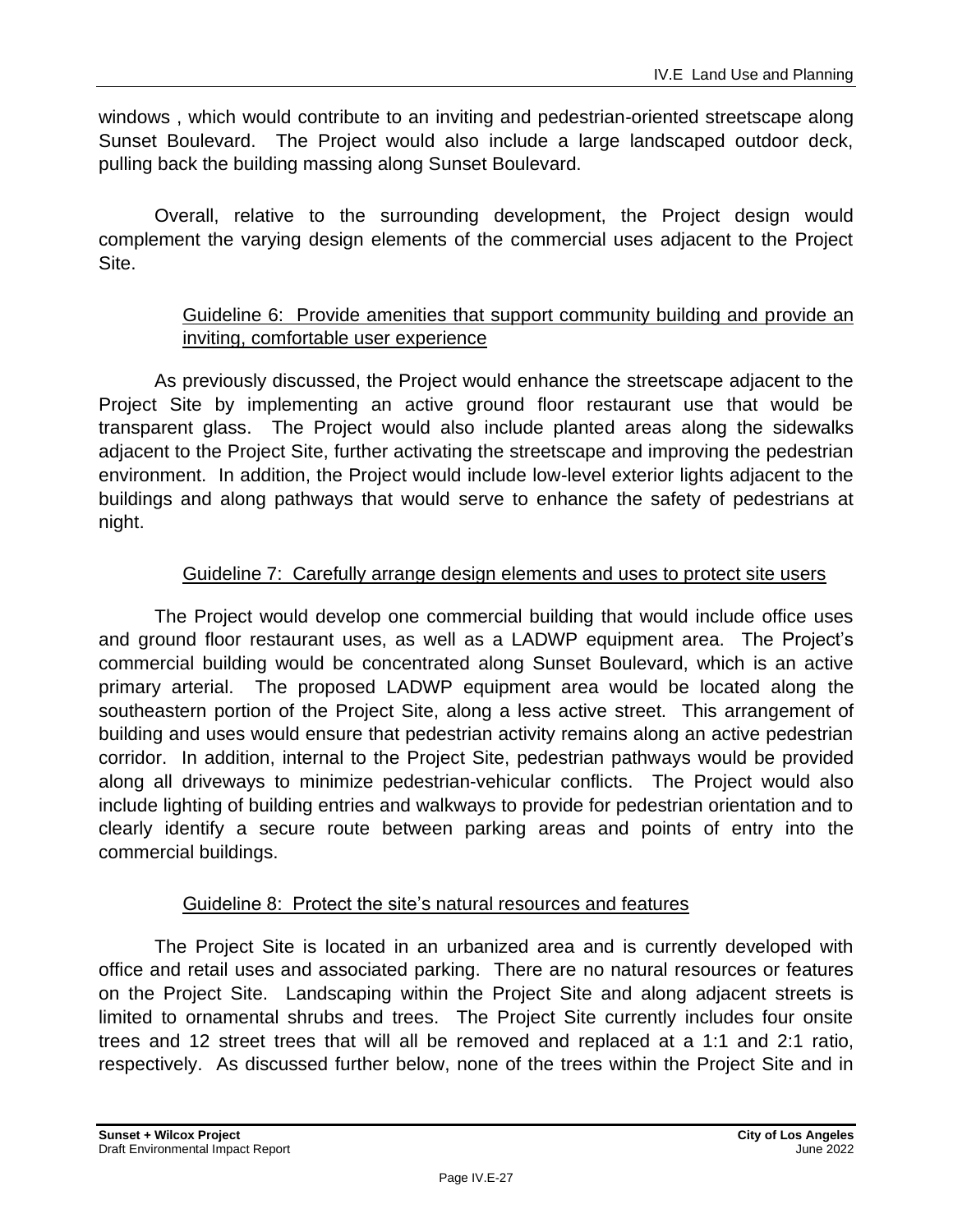the adjacent public right-of-way are considered protected by the City. The Project would include 30 trees, including 24 new streets trees.

### Guideline 9: Configure the site layout, building massing and orientation to lower energy demand and increase the comfort and well-being of users

As discussed in Section II, Project Description, of this Draft EIR, the Project would be designed and constructed to incorporate environmentally sustainable building features equivalent to a Gold certification under the U.S. Green Building Council's LEED® Rating System for new construction, and environmentally sustainable building features and construction protocols required by the Los Angeles Green Building Code and CALGreen Code. A project that is LEED-certified is designed to reduce impacts on the environment in terms of its construction and operation. The way the site would be configured would reduce energy and water usage along with waste and, thereby, reduce associated greenhouse gas emissions and help minimize the impact on natural resources and infrastructure. Specifically, the Project would incorporate sustainability features for alternative, low-carbon modes of transportation, such as a protected bicycle storage facility and electric vehicle charging infrastructure. The Project would also incorporate water conservation features through low-water use plant selections and ultra-low flow indoor water fixtures. Additionally, as previously mentioned, the Project would include exterior and interior lighting that would meet the requirements of the California Energy Commission Building Energy Efficiency Standards—Title 24, version 2019 and the National Electrical Code.

### Guideline 10: Enhance green features to increase opportunities to capture stormwater and promote habitat

The Project would manage stormwater through a capture and reuse system. This system would capture stormwater runoff that would then be used for irrigation of the new landscaping around the Project Site. Areas of collection would include rooftops, green area, and paved surfaces. In addition, the Project proposes landscaped terraces that can serve as capture mechanisms. The captured stormwater would be routed via subgrade conveyance pipes, and the water would be connected to the LID system.

### *(iii) Hollywood Redevelopment Plan*

The Project Site is currently designated as Regional Center Commercial by both the Community Plan and the Redevelopment Plan. The Project would construct a mixed-use development consisting of office and restaurant uses. According to Section 506.2 of the Redevelopment Plan, Regional Center Commercial uses shall generally provide goods and services which are designed in a manner that appeals to a regional market, as well as to local markets, and includes uses, such as theaters, restaurants, hotels, offices, and retail or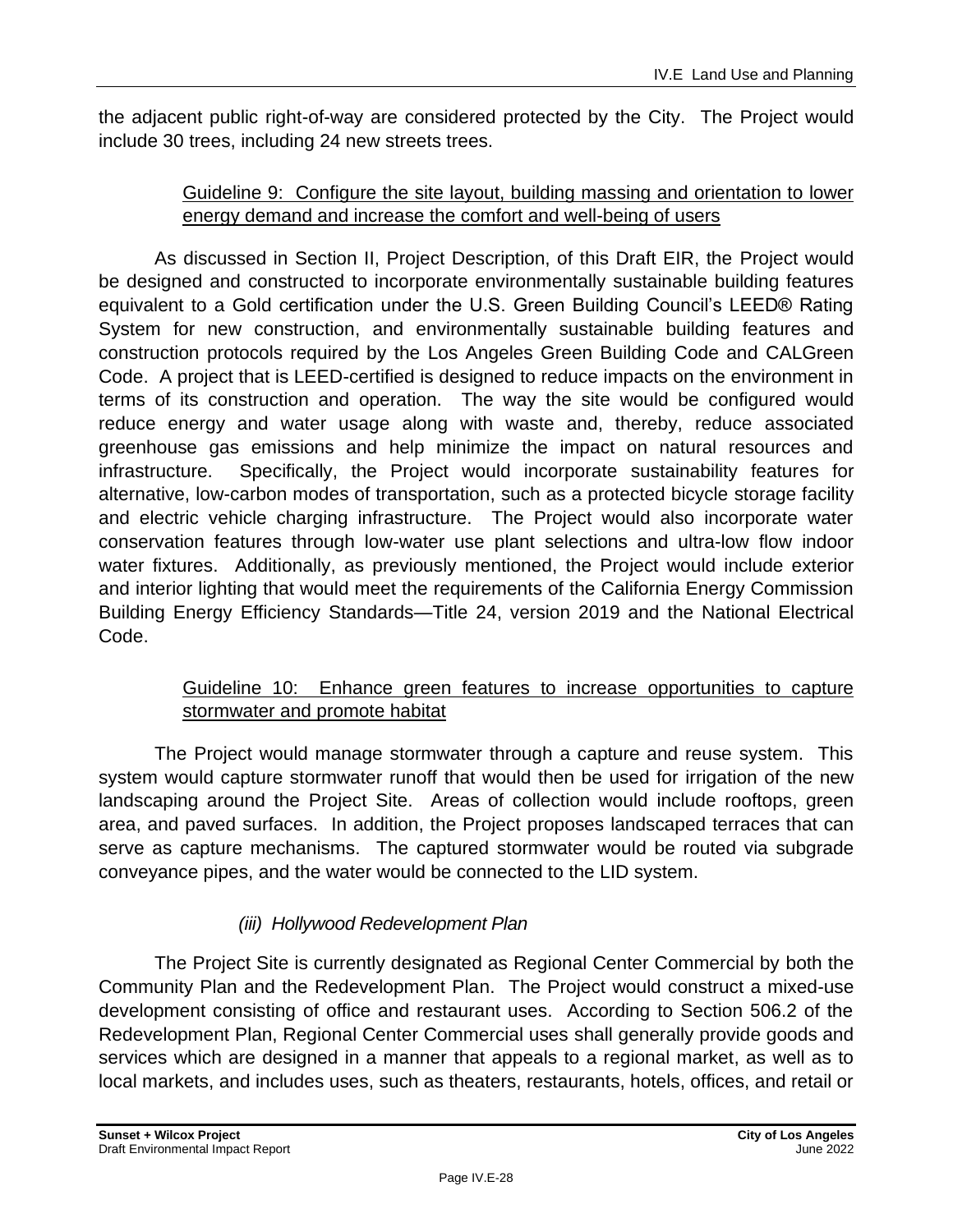service businesses. Thus, the types of land uses proposed by the Project would be consistent with the existing Regional Center Commercial land use designation.

As set forth in Section 506.2.3 of the Redevelopment Plan, the Regional Center Commercial designation allows development at a FAR of 4.5:1 and imposes additional standards for approving projects with FARs of up to 6:1. As discussed in Section II, Project Description, of this Draft EIR, the Project includes a total floor area, per the LAMC, of 443,418 square feet with a FAR of 6:1; however, for conservative analysis purposes, this Draft EIR assumes a total floor area of 445,218 square feet. In order to permit a FAR of 6:1, the Project has requested a Height District Change from Height 1XL and 2D to Height District 2. As provided in Section 506.2.3 of the Redevelopment Plan, proposed development in excess of 4.5:1 FAR up to but not to exceed 6:1 FAR or such other density may be permitted if a specific development furthers the goals and intent of the Redevelopment Plan and Community Plan and meets objective "a" and at least one of the following objectives:

- a. To concentrate high intensity and/or density development in areas with reasonable proximity or direct access to high capacity transportation facilities or which effectively utilize transportation demand management programs;
- b. To provide for new development which compliments the existing buildings in areas having architecturally and/or historically significant structures or to encourage appropriate development in areas that do not have architecturally and/or historically significant buildings;
- c. To provide focal points of entertainment, tourist or pedestrian oriented uses in order to create a quality urban environment;
- d. To encourage the development of appropriately designed housing to provide a balance in the community;
- e. To provide for substantial, well designed, public open space in the Project Area; and
- f. To provide social services or facilities for social services which addresses the community's needs.

The Project would meet objective "a" as it would include the development of a 15 story commercial building that would be located in an area with an established street network comprised of highways and roads. In addition, the Project Site is located in proximity to a variety of public transit options. In particular, the Project Site is located 0.4 miles from the Metro B Line Hollywood/Vine Station. The Project Site is also served by several Metro local bus lines and Los Angeles Department of Transportation (LADOT) DASH bus lines. The Project would also include a TDM Program in accordance with the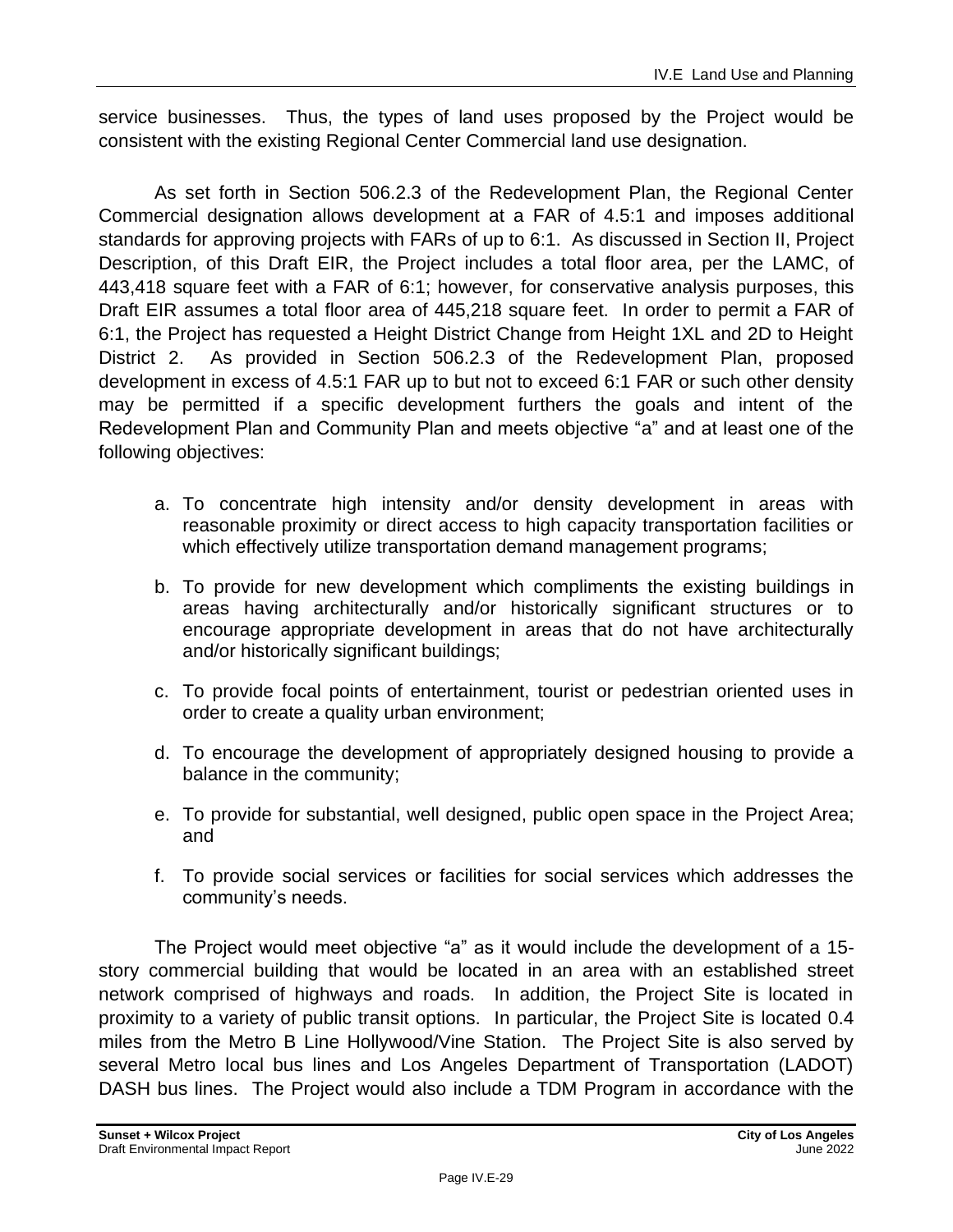City's TDM Ordinance to reduce vehicle trips to and from the Project Site. The Project would also meet objective "b", as it complements the existing buildings in the area in terms of scale and massing, and would also be designed in a contemporary architectural style that would be compatible with the general urban characteristics of the surrounding neighborhood.

Section 300 of the Redevelopment Plan sets forth 16 goals for the Redevelopment Plan. Of these, the relevant goals applicable to the Project include:

- Goal 5—Improve the quality of the environment, promote a positive image for Hollywood and provide a safe environment through mechanisms, such as:
	- a) adopting land use standards;
	- b) promoting architectural and urban design standards, including standards for height, building setback, continuity of street facade, building materials, and compatibility of new construction with existing structures and concealment of mechanical appurtenances;
	- c) promoting landscape criteria and planting programs to ensure additional green space;
	- d) encouraging maintenance of the built environment;
	- e) promoting sign and billboard standards;
	- f) coordinating the provision of high quality public improvements;
	- g) promoting rehabilitation and restoration guidelines;
	- h) integrate public safety concerns into planning efforts.
- Goal 12—Support and encourage a circulation system which will improve the quality of life in Hollywood, including pedestrian, automobile, parking and mass transit systems with an emphasis on serving existing facilities and meeting future needs.

The Project would contribute to these goals. Specifically, the Project would support Goal 5 as it would enhance the built environment in the surrounding neighborhood and upgrade the quality of development over existing Project Site conditions. Specifically, the proposed commercial building would be designed in a contemporary architectural style that would be compatible with the general urban characteristics of the surrounding neighborhood. The proposed commercial building would be moderated by a high degree of articulation, using both variations in building planes and façade setbacks, as well as a variety of materials, and would be designed to complement the surrounding neighborhood.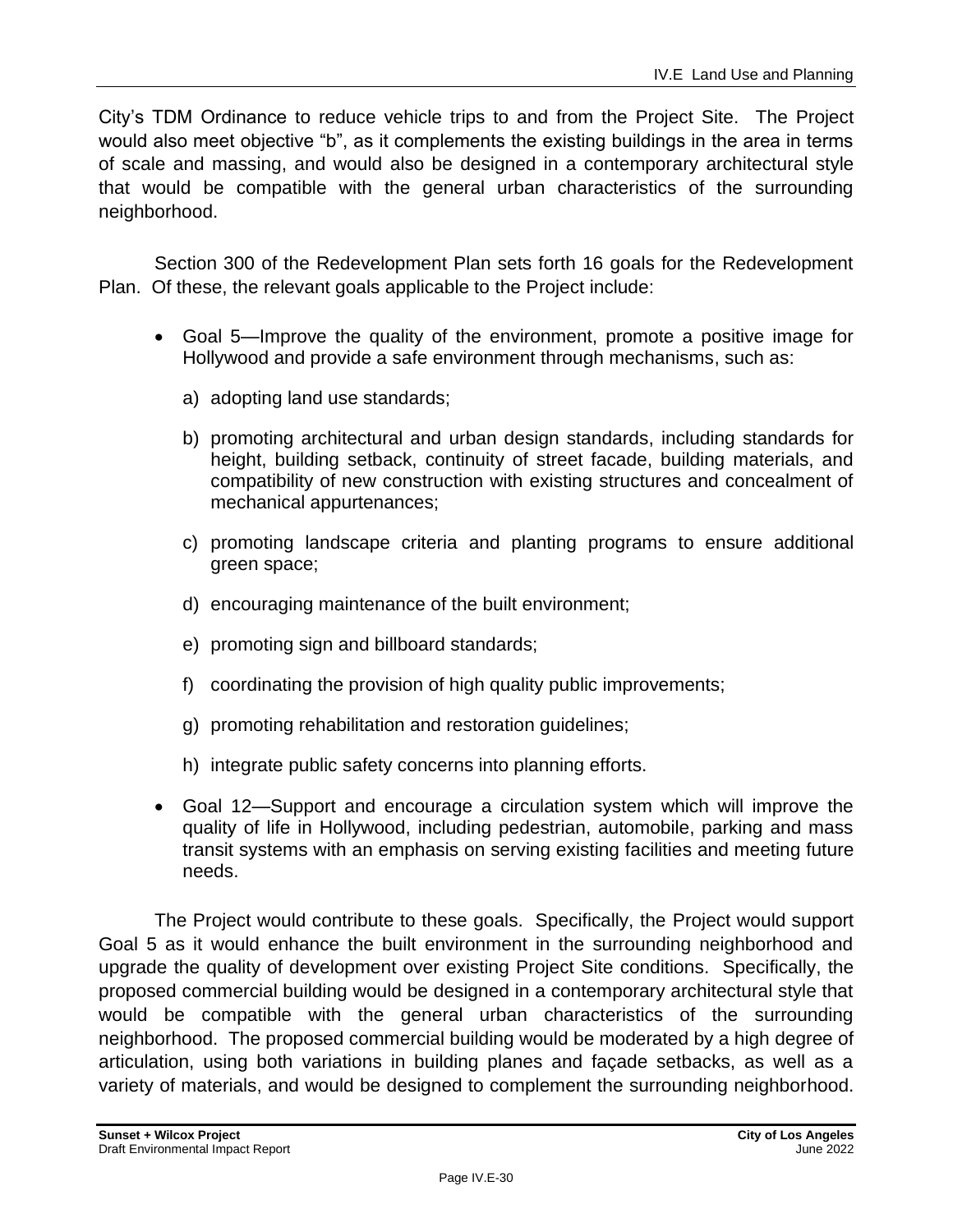The Project would also enhance the streetscape by installing landscaping, including new street trees. In addition, the Project would implement several safety features, such as an enhanced closed-circuit camera system and keycard or guarded entry. Proper lighting of buildings and walkways would be incorporated to maximize visibility and provide for pedestrian orientation and clearly identify a secure route between parking areas and points of entry into the commercial building. Parking areas would also be lit to maximize visibility and reduce areas of concealments. Finally, entrances to, and exits from the building, would be designed to be open and in view of surrounding sites. Furthermore, the Project would support Goal 12 by promoting the use of public transportation and a reduction in VMT by concentrating new development in a designated TPA. Specifically, Metro and LADOT would provide a variety of transit options to Project employees and visitors, including bus lines and the Metro Hollywood/Vine Station located 0.4 mile from the Project Site. The Project would also provide a total of 141 bicycle parking spaces, including 92 long-term spaces and 49 short-term spaces that would promote the use of alternative transportation. Based on the analysis above, the Project would not conflict with the applicable goals of the Redevelopment Plan adopted for the purpose of avoiding or mitigating an environmental effect.

### *(b) SCAG Regional Transportation Plan/Sustainable Communities Strategy (RTP/SCS)*

The Project's general consistency with the applicable goals set forth in the 2020– 2045 RTP/SCS is discussed in detail in Table 4 of Appendix E of this Draft EIR. As detailed therein, the Project would be generally consistent with the whole of applicable goals set forth in the 2020-2045 RTP/SCS adopted for the purpose of avoiding or mitigating an environmental effect. Specifically, the Project would support the goals of the 2020-2045 RTP/SCS to enhance the preservation of the regional transportation system, increase person and goods movement and travel choices within the transportation system, as well as support healthy and equitable communities, by improving air quality and encouraging active transportation (e.g., bicycling and walking). The Project would be developed within an existing urbanized area that provides an established network of roads and freeways that provide local and regional access to the area, including the Project Site. In addition, the Project Site is served by a variety of nearby mass transit options, including a number of bus lines. The availability and accessibility of public transit in the vicinity of the Project Site is documented by the Project Site's location within a TPA. In addition, the Project would provide bicycle parking spaces for the proposed uses that would serve to promote walking and use of bicycles. The Project would also include adequate parking to serve the proposed uses and would provide charging stations to serve electric vehicles and designated parking spaces and loading areas for employee carpools and vanpools, thereby supporting the goal to promote alternative parking strategies. As such, the Project would maximize mobility and accessibility, and also facilitate a reduction in VMT, by providing opportunities for the use of several modes of transportation, including convenient access to public transit and opportunities for walking and biking. In so doing, the Project would also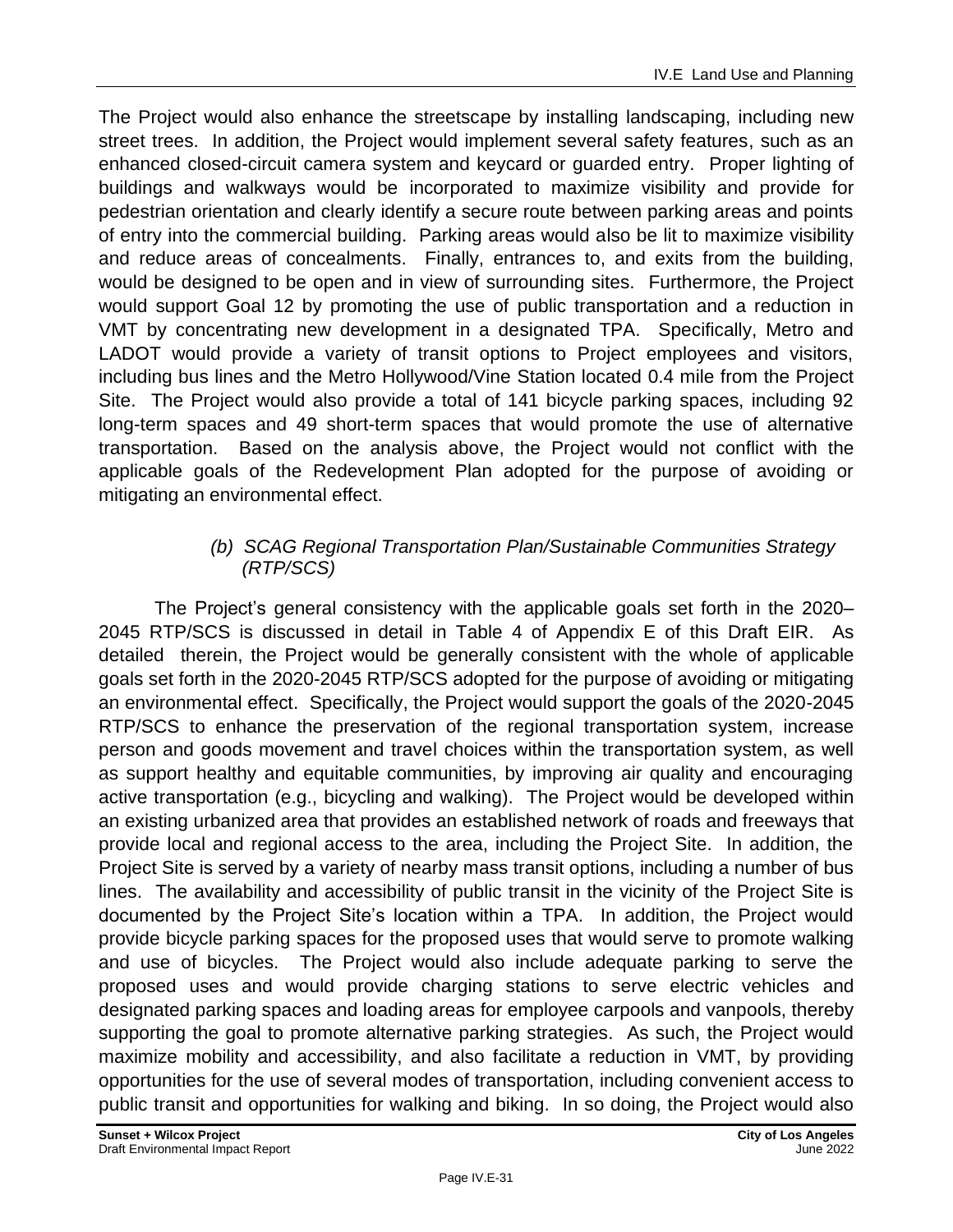support the goal of adapting to a changing climate and supporting an integrated regional development pattern and transportation network. Therefore, the Project would not conflict with the applicable goals of the 2020-2045 RTP/SCS.

### *(c) Conclusion*

**Based on the analysis provided above, the Project would not conflict with the whole of applicable goals, objectives, and policies in local and regional plans that were adopted to avoid or mitigate an environmental effect. As such, impacts related to conflicts with land use plans would be less than significant.**

### (2) Mitigation Measures

Project-level impact with regard to conflicts with applicable land use plans would be less than significant. Therefore, no mitigation measures are required.

### (3) Level of Significance After Mitigation

Project-level impacts with regard to conflicts with land use plans were determined to be less than significant without mitigation. Therefore, no mitigation measures were required, and the impact level remains less than significant.

### **e. Cumulative Impacts**

- (1) Impact Analysis
	- *(a) Physically Divide a Community*

As indicated in Section III, Environmental Setting, of this Draft EIR, there are 55 related projects in the vicinity of the Project Site, as well as the Hollywood Community Plan Update.<sup>12</sup> The related projects generally consist of infill development and redevelopment of existing uses. As such, similar to the Project, the proposed construction associated with the related projects would be confined to the related project sites and would not physically divide an established community. The uses proposed by the related projects, including multi-family residential, commercial, office, and hotel uses would also be compatible with the various developments planned throughout Hollywood, as well as with

*<sup>12</sup> The Los Angeles Department of City Planning is currently preparing the Hollywood Community Plan Update (https://planning.lacity.org/plans-policies/community-plan-update/hollywood-community-planupdate). Under the current draft released in February 2021, the Project Site's land use designation is proposed to be Regional Center Commercial, with a proposed zone of [Q]C2-2D-SN-CPIO and [Q]C2- 2D-CPIO. For purposes of this Draft EIR, the analysis is limited to the designations under the currently adopted Hollywood Community Plan.*